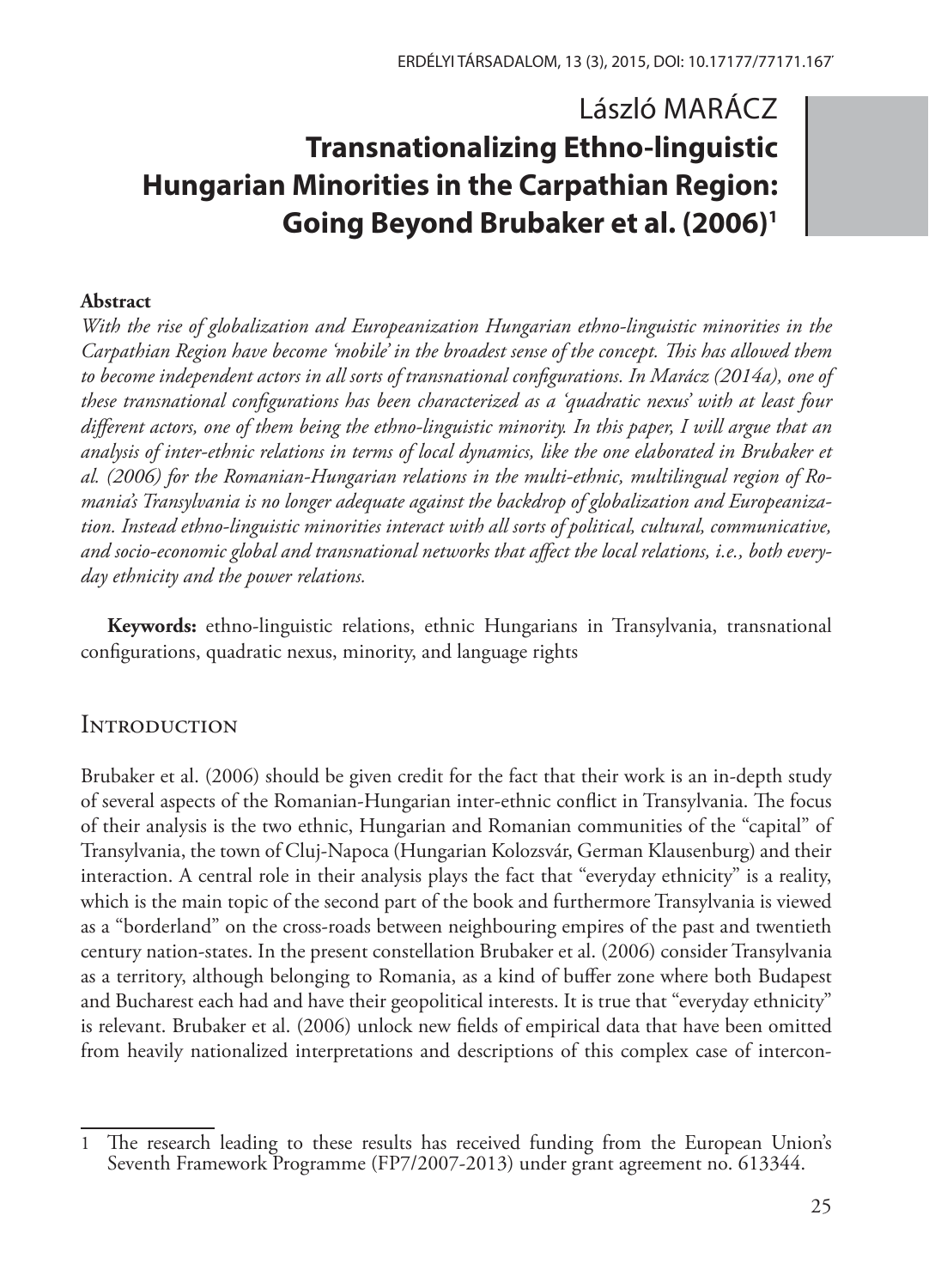nected ethnicity, like the observations bearing upon the multilingual context in Transylvania. Brubaker et al. (2006: 242) observe that "there are settings in which language itself – what language is spoken or how it is spoken – is likely to be noticed, discussed, or problematized". The discussion of the language use and choice of ethnic Hungarian bilinguals has to do with an identificational expression of ethnicity, including public interaction among strangers, private talk in public places, language choice and code-switching in mixed companies, and the use of Romanian words in Hungarian conversations.

It is true that the everyday ethnic conflict between Romanians and Hungarians should be studied in the local context and that its local dynamism deserves analysis. My main criticism of the framework outlined in Brubaker et al. (2006) is that transnational concepts play a role in these analyses as well, and are sometimes referred to in the book but are not seen as central to the ethnic conflict under study. However, it is my contention that real insight into the conditions and drivers of the Romanian-Hungarian ethnic conflict can only be gained against the backdrop of globalization, transnational configurations, structures and actors, and Europeanization.

The authors see Euro-Atlantic integration as a device to keep the status quo and to control the outbreak of extreme conflicts (Brubaker 2006: 55, 125-126). But it should be pointed out that the Euro-Atlantic integration of Romania had much more effects. It has affected the social-political structures of the country, it has empowered Hungarian civic movements in Transylvania, and has provided new venues to represent the Hungarian position in the international arena.

Hagan (2009: 613) refers in her study of the Vojvodina Hungarians who share a similar position to the Transylvanian Hungarians but then in the Serbian context in connection with the latter to the so-called "boomerang model". Hagan's metaphor expresses the idea that ethnic minorities can set up relations with foreign actors in order to back their claims and bring local change by mobilizing foreign pressure. According to her, Vojvodina Hungarians have put pressure on the Serbian government by teaming up with foreign actors, including the Hungarian government, the US government, EU institutions, NGOs and assorted media outlets. More precisely, the Vojvodina Hungarians have relied upon the boomerang to guide their activism, to develop transnational advocacy networks to underline human rights claims and lobby-efforts, and to use the "human rights repertoire", including a set of tactics that consists of the collection of information; the composition and framing of it into grievances and political claims; and the distribution of these claims to foreign audiences to involve foreign actors in its local conflict (Hagan 2009: 615). This complex configuration of global, transnational actors and structures gives content to the concept of "minority rights protection". The most constant actors siding with the Vojvodina Hungarians have been their kin state Hungary and the Hungarian diaspora leaders, especially those in the US.

The boomerang model has not been a guarantee for ultimate political success, though. Vojvodina Hungarians could have triggered attention in 1999 in the shadow of the Kosovo crisis and again in connection to Kosovo in 2004, when a series of interethnic incidents of violence and discrimination began, lasting for over a year and a half. In March 2004, tensions in Kosovo and southern Serbia erupted into violence and threats between ethnic groups. However, Vojvodina Hungarians failed to mobilize the international political actors in those periods.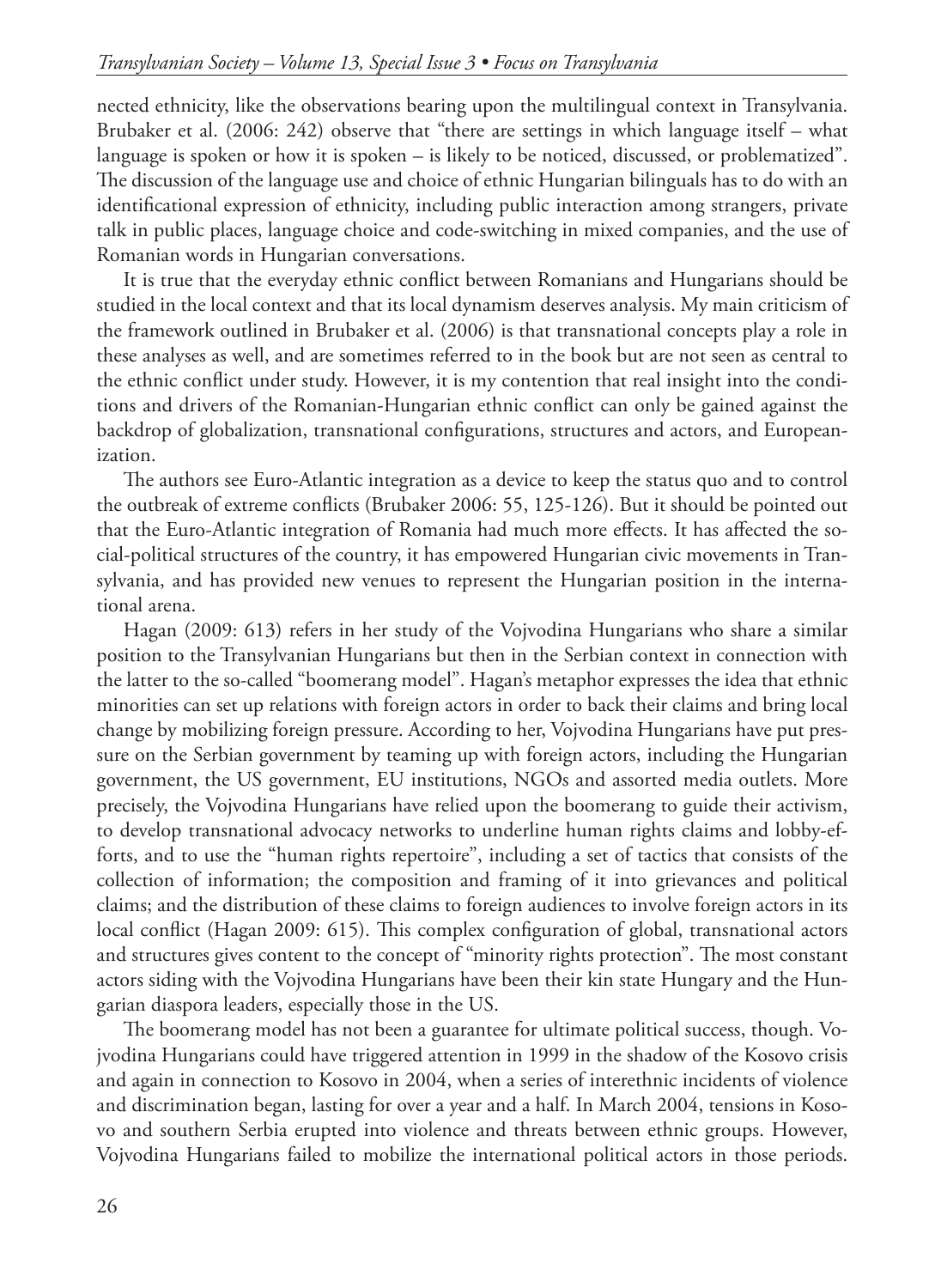This demonstrates that the basic scenario of the boomerang model – that an aggrieved group can secure foreign support using moderate strategies exhibits also limits. The Vojvodina Hungarian leaders looked for Hungarian MEPs and Western engagement with the minority to lobby in the European Parliament and with the European Commission's country reports, the OSCE and its High Commissioner on National Minorities. However, the Commission and Council were hesitant. Since Hungary's accession to the EU Hungarian MEPs have raised the claims and demands of the Vojvodina Hungarians but with little success however. The European Commission has tried to downplay the minority rights of the Vojvodina Hungarians in order to reinforce peace and stability in Vojvodina (Hagan 2009: 623) and pro-Hungarian lobby-activities were less successful, when Western political interests were contradicted. Hagan (2009: 628) discusses further blocking factors, including international actors to prioritise relations with the state authorities; their prioritisation of building a broad opposition movement rather than an ethnic-specific movement; their declining strategic interest in the Central and Eastern European region; and their concern for coming ethnic conflict (Hagan 2009: 628). The limitations on the Vojvodina Hungarians' transnationalization efforts have been considerable, though. Last but not least, successive Serbian governments have rejected political claims by the Vojvodina Hungarians.

However, even though the ultimate success is limited, this reference to the boomerang model unambiguously demonstrates how important transnational processes are in inter-ethnic conflicts. Although Brubaker et al. (2006) do not elaborate on the boomerang model, their analysis bears upon the local context the book refers to the importance of transnational configurations, structures, actors and so on.

Firstly, supranational institutions have had an impact on the political manoeuvring of the Hungarian political representatives gathered in the Democratic Alliance for Hungarians in Romania (DAHR). Brubaker et al. (2006: 148, fn. 95) report that with the support of the OSCE High Commissioner DAHR contributed to the changing of the governance structure of the Babeş-Bolyai University allowing separate Hungarian departments, institutes and tracks in the framework of a multilingual, multicultural university. This has become reality with the introduction of the Educational Law 1/2011. I will return to this case in more detail below.

Secondly, migration of Transylvanian Hungarians to Hungary is due according to the authors by a desire to flourish economically in Hungary (Brubaker 2006: 371), like Hungarianlanguage university education, and qualifying students for labour in Hungary. This is viewed in Brubaker et al. as an "exit" option that has caused the hindering of the formation of a radicalised, violence-prone Transylvanian Hungarian minority elite (Brubaker 2006: 163, fn. 153) losing its supporters and accelerating rather than arresting the demographic decline of Hungarians in Transylvania (Brubaker 2006: 369-370). Brubaker et al. remark that it is ironic that the international and transnational openness of the Romanian state, not its nationalistic closure, that had fostered the ongoing process of nationalization. This may disconnect the Transylvanian Hungarians that left Romania from the Romanian world. This is however not automatically the case. Ethnic Hungarians from Transylvania may set up a transnational connection with the Hungarian community in Transylvania and that can have a major impact on what is happening in the local socio-economic, political level playing field at home.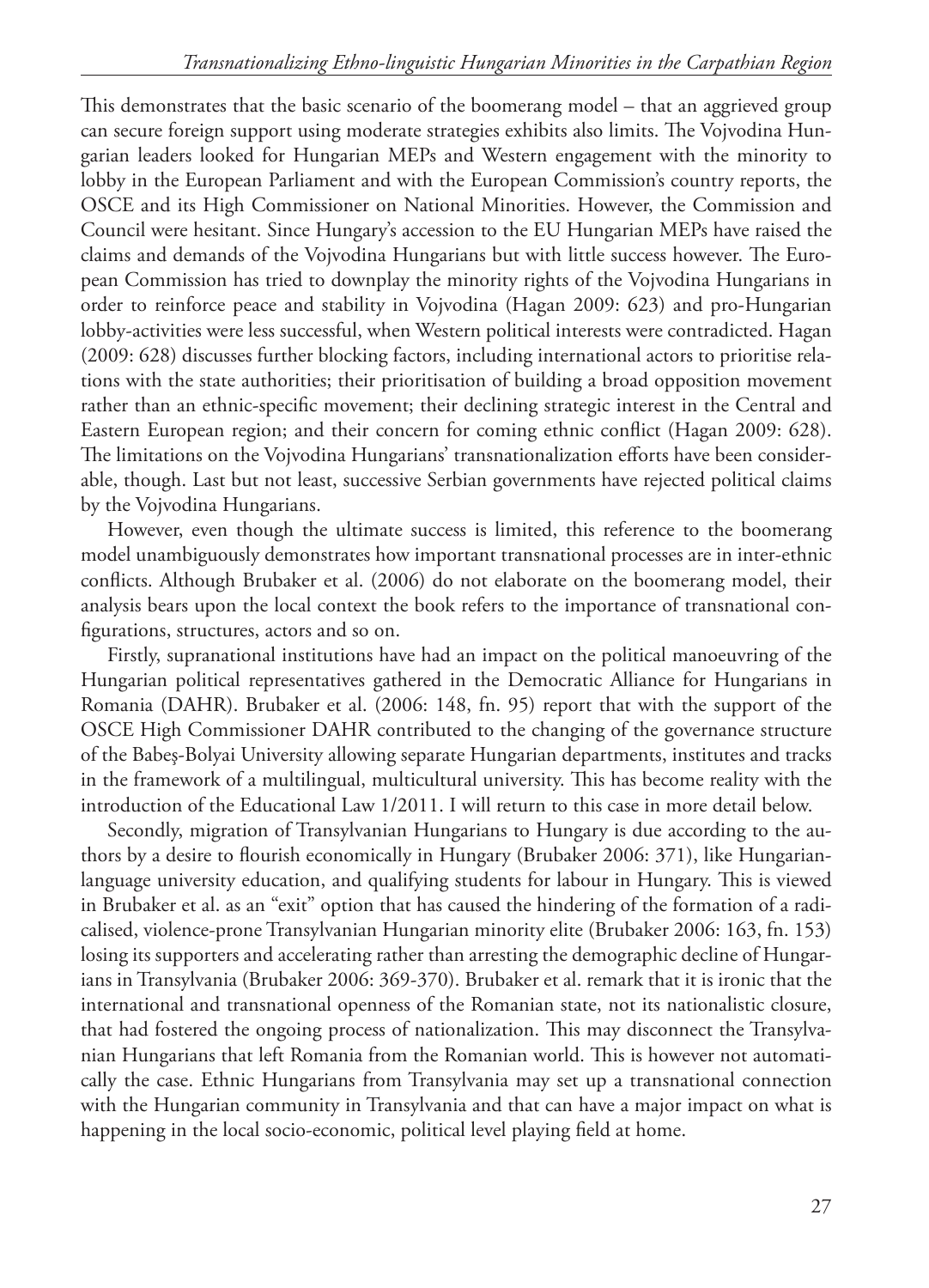Thirdly, Brubaker et al. (2006: 373) argue that the self-production of the Hungarian world has been successful under nationalization efforts of the Romanian state but that in the age of post-nationalism and transnationalism the nationalization of the poly-ethnic and poly-lingual, multicultural Transylvania continues, even when in the new age the nation-state is weaker and claims of DAHR for autonomy, for extensive rights to the public use of Hungarian and a Hungarian university were realized in full (Brubaker et al. 2006: 373). However, even if it is true that the Romanian nation state has become weaker, the transnational contexts of mixed families and mixed working places have favoured the assimilation of ethnic Hungarians.

The first part of this paper is centred on the concept of the nationalizing state in the sense of Brubaker (1996). First, I will discuss Romania's ethno-linguistic diversity and Romania as a nationalizing state in which a hegemonic constitution plays a central role in the nationalizing policies. In this paper, I will discuss some aspects of the nationalizing Romanian state policies, especially its constitution and legal system that have introduced the concept of 'national minority' and 'language hierarchy', both at the expense of the Hungarian community. This part would fit in with the analysis defended in Brubaker (2006) to consider the Hungarian-Romanian ethnic conflict in Transylvania first and foremost as a local conflict. However, going beyond Brubaker et al. (2006) means that transnational configurations, structures and actors play a much more important role in the analysis of the local conflict. Hence, the second part of the paper reflects on transnationalism in which the supranational level plays an extremely important role. Here the triadic nexus of Brubaker et al. (2006), i.e. the local dynamics between the national minority, the Transylvanian Hungarian minority, its kin-state Hungary and its host state, the nationalizing state Romania is turned into a quadratic nexus by adding to it the supranational level. The norms and standards of the supranational institutions, actors and so on, which Romania has joined in 2007, has given the local Hungarian minority more space to manoeuvre (Kymlicka 1996, 2008; Kymlicka and Opalski 2001; Vizi 2002, 2012; Schimmelfennig and Sedelmeier 2005; Grabbe 2006). Due to Europeanization, including the democratization of the public sphere of Romania, multilingualism has received more recognition. In concrete terms this means that the Hungarian and other minority languages have strengthened their position. An important role has been played by the minority rights protection of the Copenhagen criteria for joining the European Union and the charters of the Council of Europe that provide more recognition to minority rights, including linguistic rights. As an outcome of this European integration a recent educational law has recognized multilingual, multicultural institutions that can facilitate the use of Hungarian and other minority languages in higher education. Due to Europeanization and democratization civic and language activist organisations have been established and have put on the agenda the multilingual use of Hungarian and other minority languages in Romania. Although the Romanian language is the official language of the state and enjoys a hegemonic position opposed to other languages, during the recent presidential elections for the first time Hungarian voters were addressed by the two Romanian candidates or their close representatives in Hungarian. The ethnic Hungarian vote was obviously too important to lose due to the fact that there was a neck-and-neck race between the Romanian candidates. Transnational norms and standards of multilingualism and multilingual communication have also been implemented in Romanian practice, although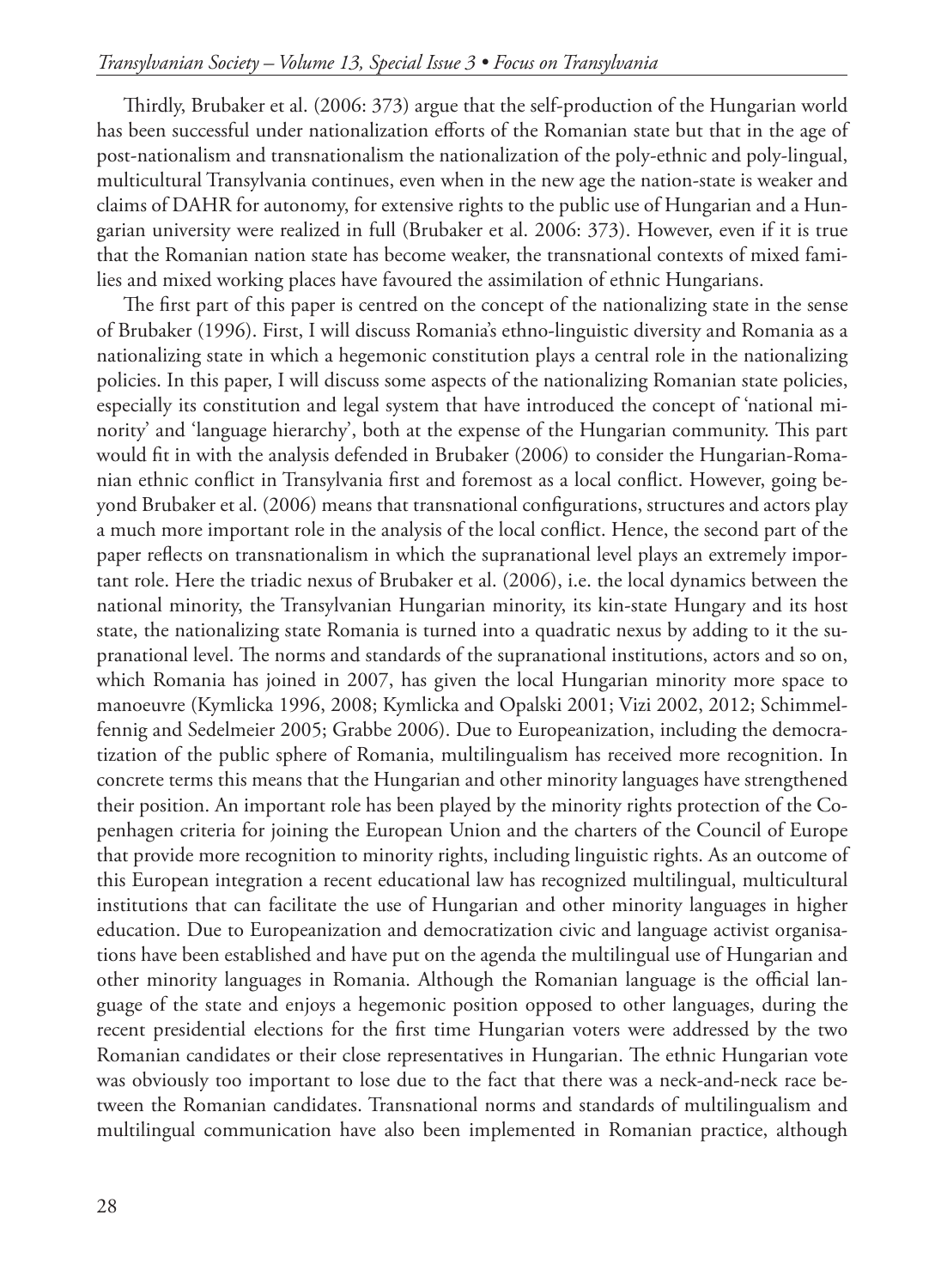there is a contradiction with the Constitution and the legal system that guarantees the Romanian language a hegemonic position.

#### Romania's ethno-linguistic diversity

In Romania, most of the ethnic Hungarians live in the north-western part of the country, i.e. the Transylvanian area which is traditionally a multi-ethnic region. In fact, the Hungarian minority in Transylvania lives in the northern part of the area stretching from the Hungarian-Romanian country border to Szeklerland at the feet of the Eastern Carpathians mountains deep in the centre of present-day Romania. The Szeklers (Hun. Székely) are an ethnic Hungarian group in Transylvania displaying a peculiar set of ethnographic, cultural and linguistic features. In the Hungarian kingdom, they were employed as border guards defending the isolated Eastern Carpathian mountain range. In this 'stroke', the ethnic Hungarians are not present in equal concentrations. The Hungarian minority counted by the latest 2011 census amounted to 1,227,663 persons who make up around 6.5 percent of the population of Romania. In the Transylvanian area where almost all of the ethnic Hungarians live, the percentages of geo-ethnic distribution of ethnic Hungarians and Romanians differ from the national percentages.

In the whole of the Transylvanian territory the ethnic Hungarians make up around fifteen percent of the total population, while the ethnic Romanians number around seventy percent. However, the percentages of ethnic Hungarians are again much higher in Transylvanian sub-regions of Romania where the ethnic Hungarians actually live in more or less concentrated areas. The Hungarian ethno-linguistic distribution displays an unequal and heterogeneous pattern, however. The ethnic Hungarians basically inhabit three spatially connected sub-regions with a different geo-ethnic distribution. The first sub-region is located in the Hungarian-Romanian border area in the former eastern Hungarian region and present-day Northwest Romania, i.e. 'Partium'. In this area, a substantial percentage of ethnic Hungarians constitute an absolute or relative majority in a number of municipalities and districts, especially in cities like Oradea (Hun. Nagyvárad) and Satu Mare (Hun. Szatmárnémeti). The second sub-region, the area landward is central Transylvania with the major city of Cluj-Napoca (Hun. Kolozsvár). In this region, ethnic Hungarians are often smaller minorities than in the Partium area and they often live in mixed Hungarian-Romanian-Roma communities, but in some municipalities and districts they can have a relative or absolute majority (Brubaker et al. 2006). The third sub-region, which is matching the historical area of Szeklerland (Hun. Székelyföld; Rom. Ţinutul Secuiesc) is of about  $13,000 \text{ km}^2$  and consists of the three provinces, i.e. Harghita (Hun. Hargita), Covasna (Hun. Kovászna) and Mureş (Hun. Maros), although most parts of the province of Mureș fall inside the traditional region of Szeklerland. According to the 2002 census, the population of Szeklerland counted 809,000 persons of whom 612,043 are ethnic Hungarians yielding around 76 percent of the total. Ethnic Hungarians on average represent 59 percent of the populations in the Harghita, Covasna and Mureș provinces over all. Almost half of the Transylvanian Hungarians live in Szeklerland and they are in an absolute majority.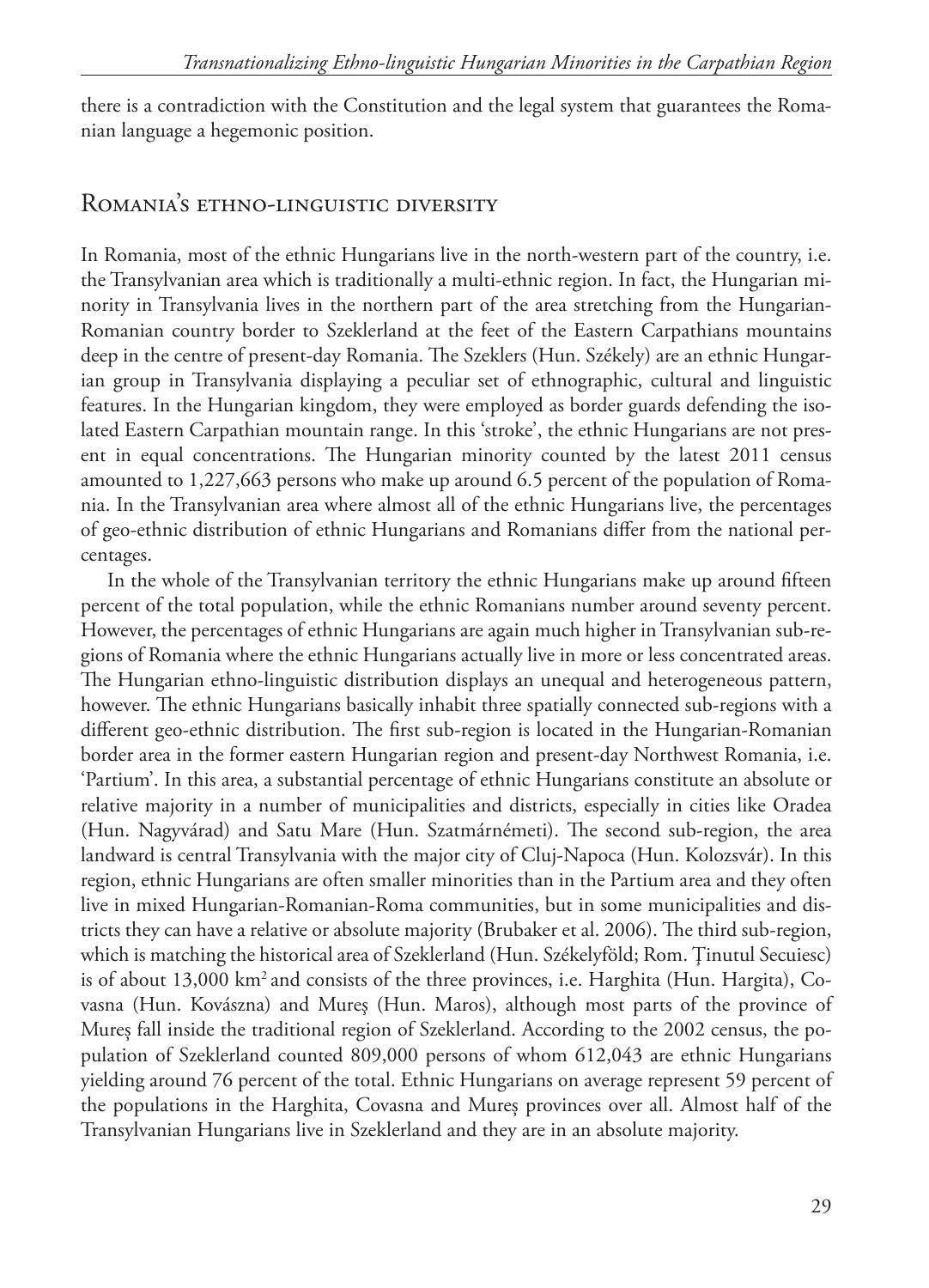#### *Transylvanian Society – Volume 13, Special Issue 3 • Focus on Transylvania*

Note that the traditional Szeklerland is not recognized by the Romanian state. The term 'Szeklerland' itself does not appear in any official national or international document ratified by the Romanian state. In two of the three Szekler provinces the ethnic Hungarians have a clear majority according to the 2002 census. The percentages of the ethnic Hungarians are higher in Harghita and Covasna, i.e. 84.8 percent and 73.58 percent respectively, and much lower in Mureș, i.e. 37.82 percent. Compared to the census of 2002 the percentages of ethnic Hungarians in the three provinces of Szeklerland have hardly changed in the 2011 census. Actually there is an increasing concentration of ethnic Hungarians in Szeklerland. In Harghita, Covasna and Mureș, the percentages and absolute figures of the ethnic Hungarian population are as follows: 85.21 percent (257,707 persons); 73.74 percent (150,468 persons); and 38.09 percent (200,858 persons) respectively.

## Nationalizing states in Europe

In essence, the tactics to ensure power and control with the introduction of a hegemonic language has been applied at a larger scale in the age of nationalism that followed the French Revolution (Bourdieu 1991). Everywhere in Europe where nation states arose, a language, mostly the language of the group in power, became the dominating paradigm for communication with and within the state guaranteeing that specific groups dominating the language of nation state formation could take control of the state's governance structures. Such states were designed as national states selecting the language of the majority group for official communication.

Note, however, that the "ideal" state of affairs, i.e. one nation using a pure language for official communication has never been achieved. Dialects or other languages treated as "foreign", even though they were indigenous, remained and were spoken and used even after a selection of an official language was made. The other, non-state languages have been classed under the misleading term 'minority languages', because the patterns, modes and traditions of language use were much more complicated than a simple opposition in terms of a numerical majority and minority speakers is able to capture. However, it was sufficient to exclude minority language speakers from the power structure of the so-called national state (Edwards 2010). In everyday ethnic practice to refer to a key concept of Brubaker et al. (2006) a situation of language contact remained and according to linguists that have been studying patterns of language contact, the power element is always present in the contact between two languages, i.e. especially in the relation between majority and minority languages. Notice that this linguistic observation of Nelde and others correlates with the analysis of a political scientist, like Pierre Bourdieu on 'the language policy of exclusion' (Bourdieu 1991; Nelde 1983; Nelde 1987; Nelde 1995)

Cases of linguistic hegemony and multilingual communication that result in far more complicated linguistic and communicational patterns trigger conflicts. These conflicts are basically political conflicts displaying an asymmetric structure. The language groups not controlling the state language are excluded from power and the groups being excluded from power are strugg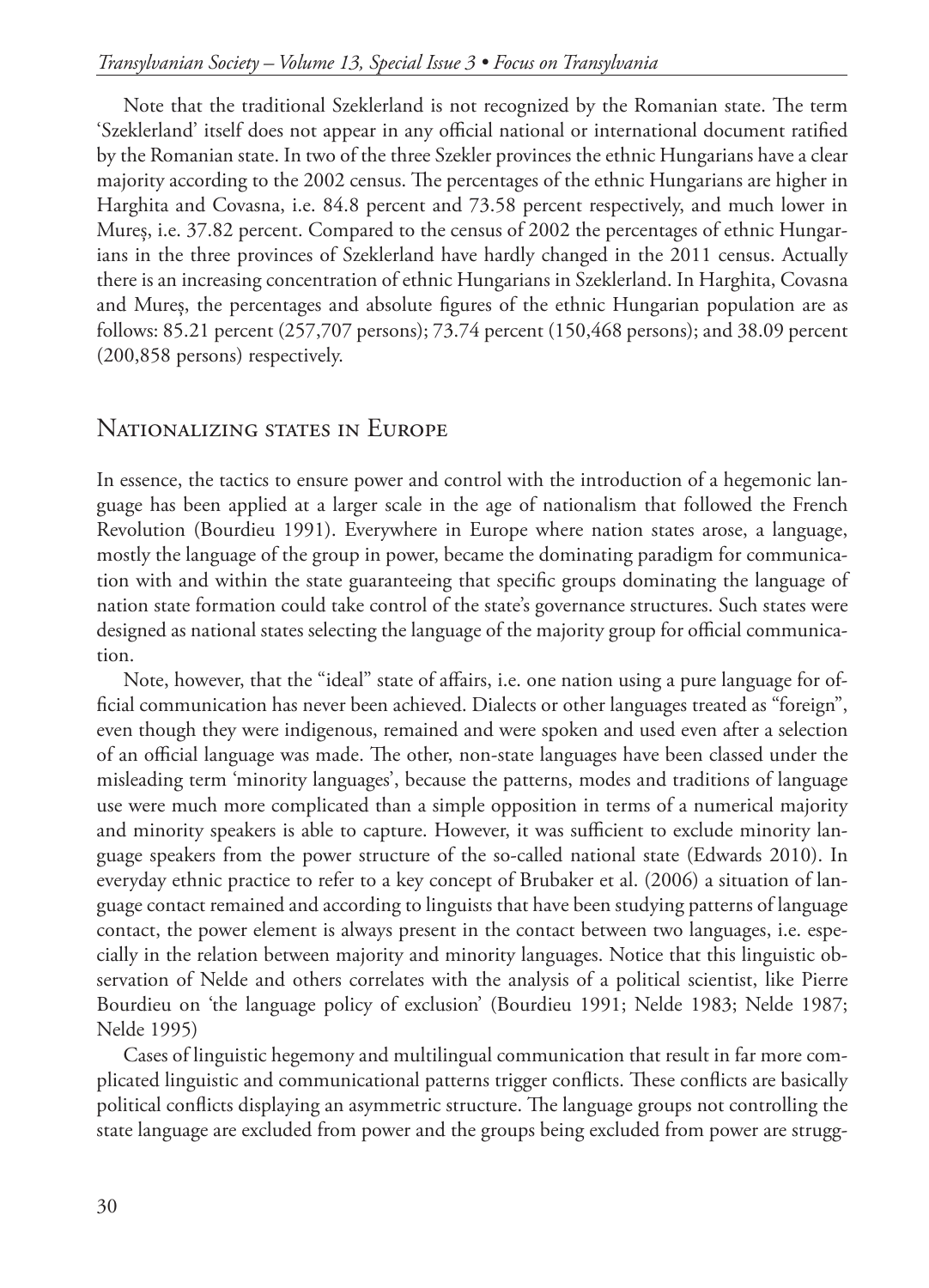ling for recognition in order to get access to the power structure of the state in their first language.

The end of the twentieth century left us with numerous such struggles over the inclusion and exclusion of indigenous linguistic minority groups. In Europe only a few cases have been solved successfully within the existing state patterns with the consent of both or more of the parties involved in such language conflicts. In most places, however, an embittered struggle, even though some modest international regulations in the framework of supranational forums have been elaborated, between linguistic groups is taking place and is the 'exclusion-inclusion dilemma' of speakers of the other, non-standard languages on the agenda. This gives rise to a variety of political conflicts. The Transylvanian case is no exception.

# The Romanian Constitution

The Romanian Constitution declares Romania an 'indivisible and unitary nation state' (see article 1.1). and the constitution does define national communities or minorities only at the individual or personal level as 'persons belonging to a national minority' (see article 6.1). Hence, the minority rights and minority language rights are considered in fact personal, individual rights. Observe furthermore that the Romanian Constitution stipulates a hegemonic position for the Romanian language. Article 13 of the Romanian Constitution declares that the Romanian language is the only official language of the country. This has far-reaching consequences for the multi-ethnic and multilingual communities of Romanians, Hungarians, Germans and Roma in Transylvania. Next to the constitutional article specifying the official language of the state, further legal instruments have been designed in order to restrict the use of Hungarian and other minority languages, like laws specifying when the Hungarian language may be used and what percentage of the total inhabitants of an administrative-territorial unit must be ethnic Hungarians in order to use Hungarian officially. The second paragraph of article 120 of the Romanian Constitution guarantees the use of Hungarian in administrative authorities and public services and this is further specified by government decision No. 1206, from 27 November 2001, regarding the Law on Local Public administration no. 215/2001, Paragraph 19, Article 2, stating:

Authorities of public and local administrations, public institutions subordinated to them as well as decentralized public services, ensure the use of the mother tongue in their relationships with national minorities, in those administrative-territorial units in which the percentage of citizens belonging to national minorities are over 20 percent; all according to the Constitution, the present law and the international treaties to which Romania is a party.

Article 120 of the Romanian Constitution has been implemented in the Law on Local Public Administration of 2001 (Horváth et al. 2010: 7-9) where more provisions of language use in local public administration are spelled out and it has been interwoven in the Romanian Educational Law (Janssens et al. 2013: 16-17) to which we will return below.

One of these provisions, quite particular to the Central and Eastern parts of Europe, is the threshold rule. Hence, the twenty percent arrangement in Romania might seem reasonable from the point of view of the state it is still subject to intra-state politics and to the changing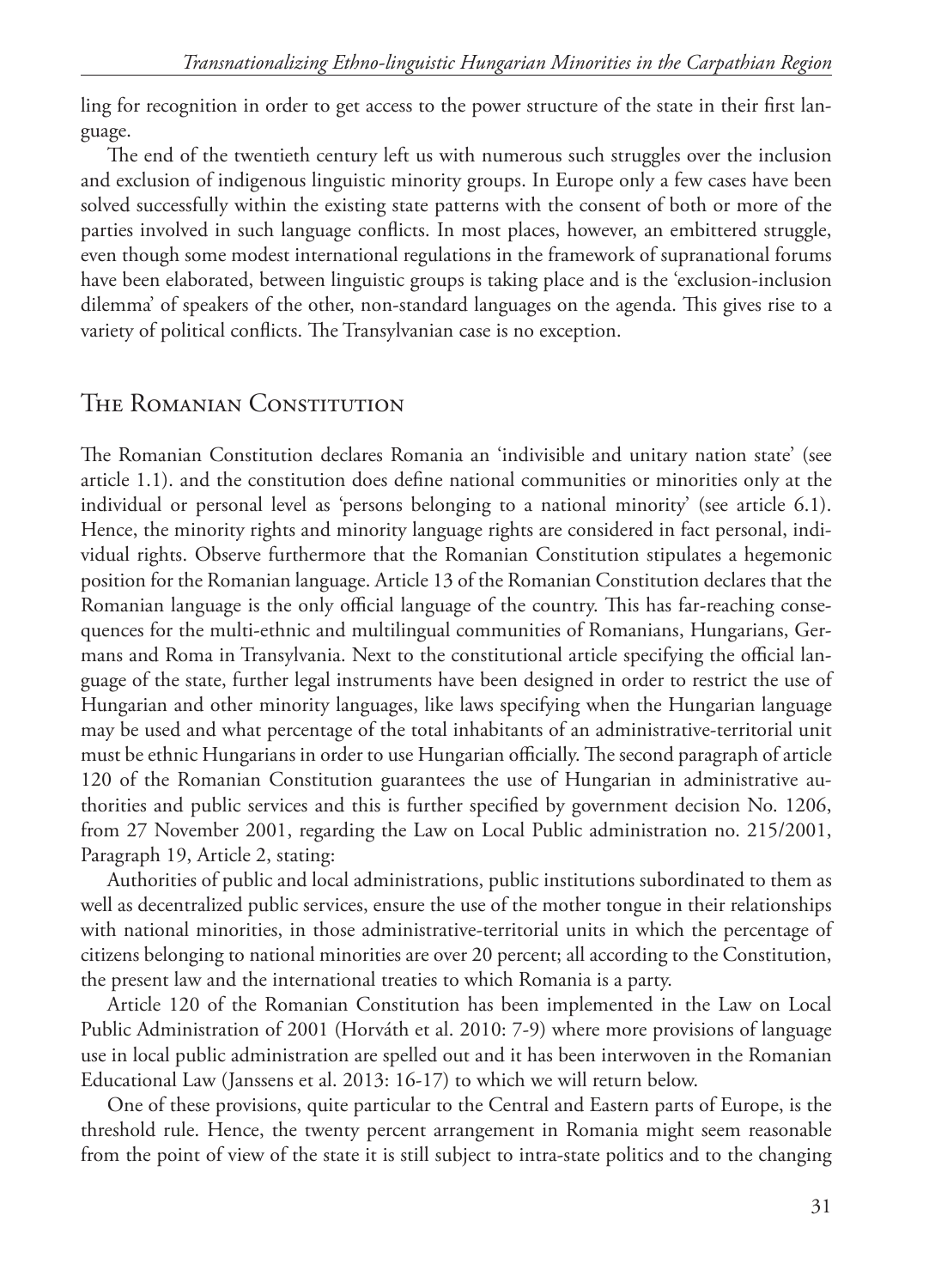relations between the host state, the kin state and the external minority (Brubaker 1996; Tóth 2004; Kovács-Tóth 2009; Batory 2010; Mabry et al. 2013). It leads in fact to all sorts of anomalies. As follows from the Romanian Constitution and Law on Public Administration and Education the Hungarian speaking inhabitants of Transylvania's "capital" Cluj-Napoca were not allowed to use Hungarian for contact and communication with the municipal administration because, according to the 2002 census, only 19.9 percent of the inhabitants had registered as ethnic Hungarians (Brubaker et al. 2006). Note that around 60,000 Hungarian-speaking people live in the city, which is much more than in the smaller Transylvanian towns with a Hungarian majority, where Hungarian can be used in communication with the administration (Marácz 2011a). The latest census does not change this anomaly. According to the 2011 census the percentage of the Hungarian inhabitants of Cluj-Napoca dropped to sixteen percent, i.e. around 50,000 persons from the total inhabitants of Cluj-Napoca that is around 309.136,00. The threshold rule has also consequences for the linguistic landscape. In Romania bilingual municipality signs are dependent on the twenty percent threshold (see administrative law 2001/215). So in a bilingual city, like Cluj-Napoca there are neither official topographic signs in Hungarian.

In sum, the Law on Local Public Administration gives ethnic Hungarian citizens specific rights in terms of communication and language use but it is restricted by a threshold in a specific administrative-territorial domain. So, the Territoriality Principle is relevant here but it is actually operating as a "container" of the Personality Principle (McRae 1975; Dembinska et al. 2014). Language rights for national and ethnic minorities are not guaranteed when the percentage of citizens belonging to a national minority is below twenty percent of the population in a certain administrative-territorial unit. So this may imply that even when there is a large community of citizens belonging to a national minority in absolute numbers language rights are not guaranteed. Let us turn to a discussion of the transnational configurations, structures and actors involved in the Transylvanian case.

# Quadratic nexus

As long as the cases of multilingualism and complex diversity were "local", often within a region or the borders of a nation state, linguistic conflicts had a limited scope. These conflicts did not have to cause the outbreak of large-scale violence, but the constant tension between linguistic groups might have a paralysing effect on the functioning of the state and may traumatize the speakers involved. Due to globalization with its interconnectedness all over, local communicative conflicts are not restricted any more to local spaces but might cause a "spill-over" in the international arena (Holton 2011). International relations in the world of globalization form a complex web in which the classical state actors are joined by transnational institutional and non-institutional actors. The non-institutional actors can influence the politics of international relations by using the Internet and penetrating the media (Vertovec 2010). Following Smith and Brubaker, it will be claimed that these local conflicts embedded in the international relations web form a complicated transnational configuration (Smith 2002; Brubaker 1996). In fact, in these multilingual, communicative conflicts four actors are involved, i.e. the nation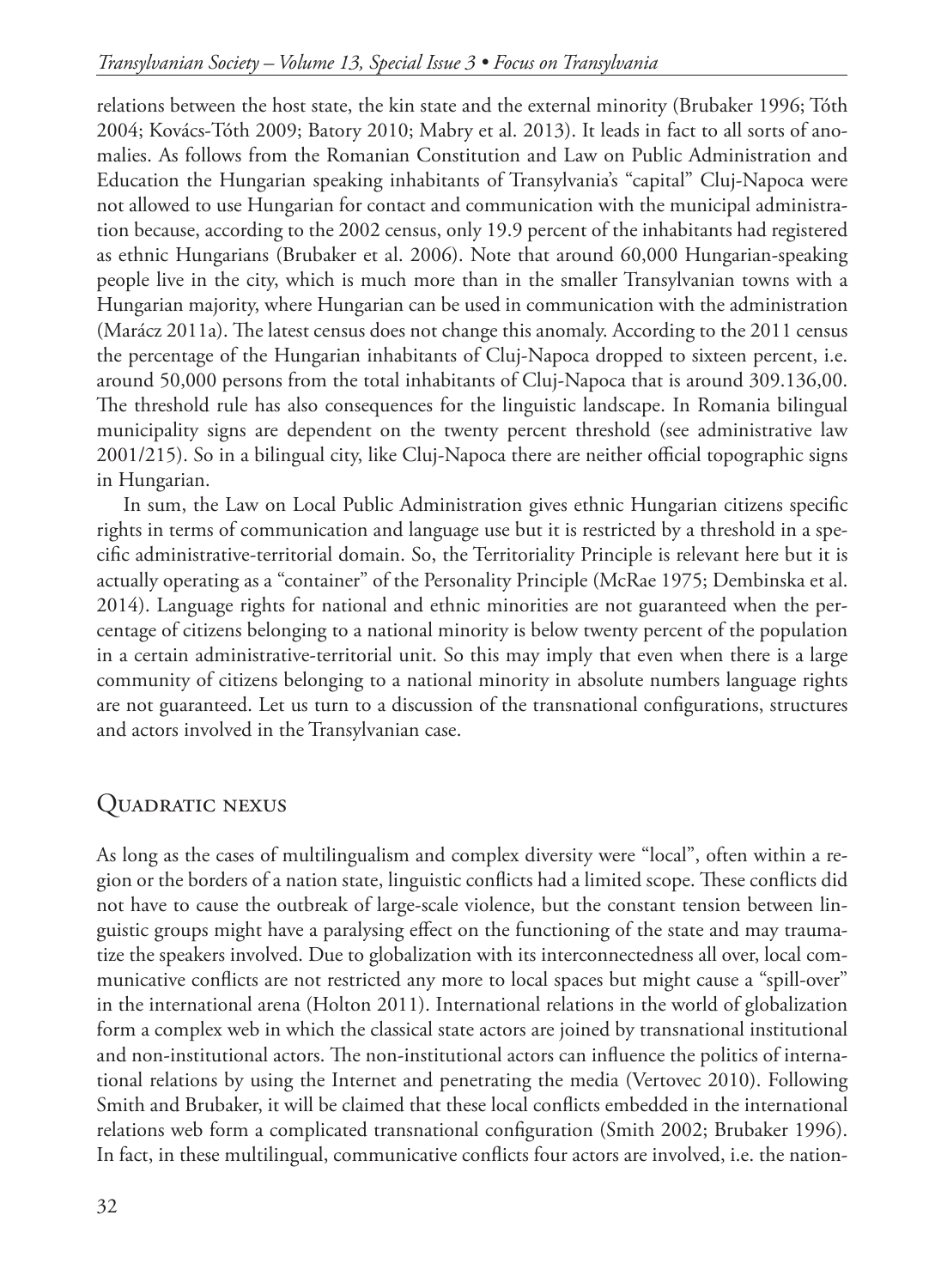alizing state, other language groups, the external linguistic homeland or kin state of these groups and the supranational forums. Following Smith, I will refer to these transnational communicational patterns as the 'quadratic nexus' (Smith 2002; Marácz 2011a; 2011c; Korshunova & Marácz 2012). Due to the lack of international norms and standards and the complicated set of factors involved it is the interplay of the four poles in the quadratic nexus that is deciding on the outcome of these communicational conflicts (Sasse 2005a). This quadratic nexus will be used as an analytic framework in the discussion below.

Apart from ethnic Hungarians in Romania Hungarians are living in several Central European states due to historic restructuring after the First and Second World War and the collapse of communism in 1989. There is an extensive literature from different disciplines that describes and analyses the position of ethnic Hungarian communities in the neighbouring states of Hungary. These states include next to Romania Austria, Slovakia, Ukraine, Serbia, Croatia, and Slovenia. Especially the ethno-linguistic Hungarian communities in Romania and Slovakia are substantial in size, i.e. 1.5 million and 500.000 respectively (Fowler 2002; Kántor et al. 2004; Tóth 2004; Fenyvesi 2005; Csergo 2007; Gal 2008; Kovács and Tóth 2009; Batory 2010; Deets 2010).

The four actors involved in the quadratic nexus of the Hungarian cases have the following objectives. From a linguistic point of view, the nationalizing states have been trying to assimilate their Hungarian communities with different and changing intensity, as Brubaker et al. (2006) report. Their language policy has been designed to exclude the Hungarian language from the official domains or allow it only marginally. The Hungarian linguistic minorities have been struggling for the recognition of their language rights. After the collapse of communism the Central European states have been using political tools to reach their goals offered by a democratic society in development. The external homeland Hungary has employed several strategies to support the struggle of their co-nationals in Hungary's neighbouring countries. Only in the late period of communism did Hungary give some support to its co-nationals and in the beginning of the nineties after the collapse of communism this support was intensified. The supranational community has been drafting modest linguistic minority rights mainly for stability and security reasons in Central Europe (Sasse 2005b). This has empowered the Hungarian linguistic groups all over Central Europe (See for Transcarpathia Anikó Beregszászi and István Csernicskó 2003; see for Transylvania Brubaker et al. 2006; see for Slovenia Anna Kolláth 2003; see for Croatia Nádor & Szarka 2003; see for Vojvodina Sarnyai & Pap 2011; see for Slovakia Gizella Szabómihály 2003; and see for Austria Szoták 2003). As a consequence, there are some minimum conditions for Hungarian language use but there is no single norm or standard for Hungarian minority speakers practising their Hungarian language in Central Europe.

## Transnational actors

Apart from the "national space" that is defined by the geo-ethnic distribution and the legal system there is not only the national space but also the transnational one. After the collapse of communism and the expansion of the European Union eastwards global and transnational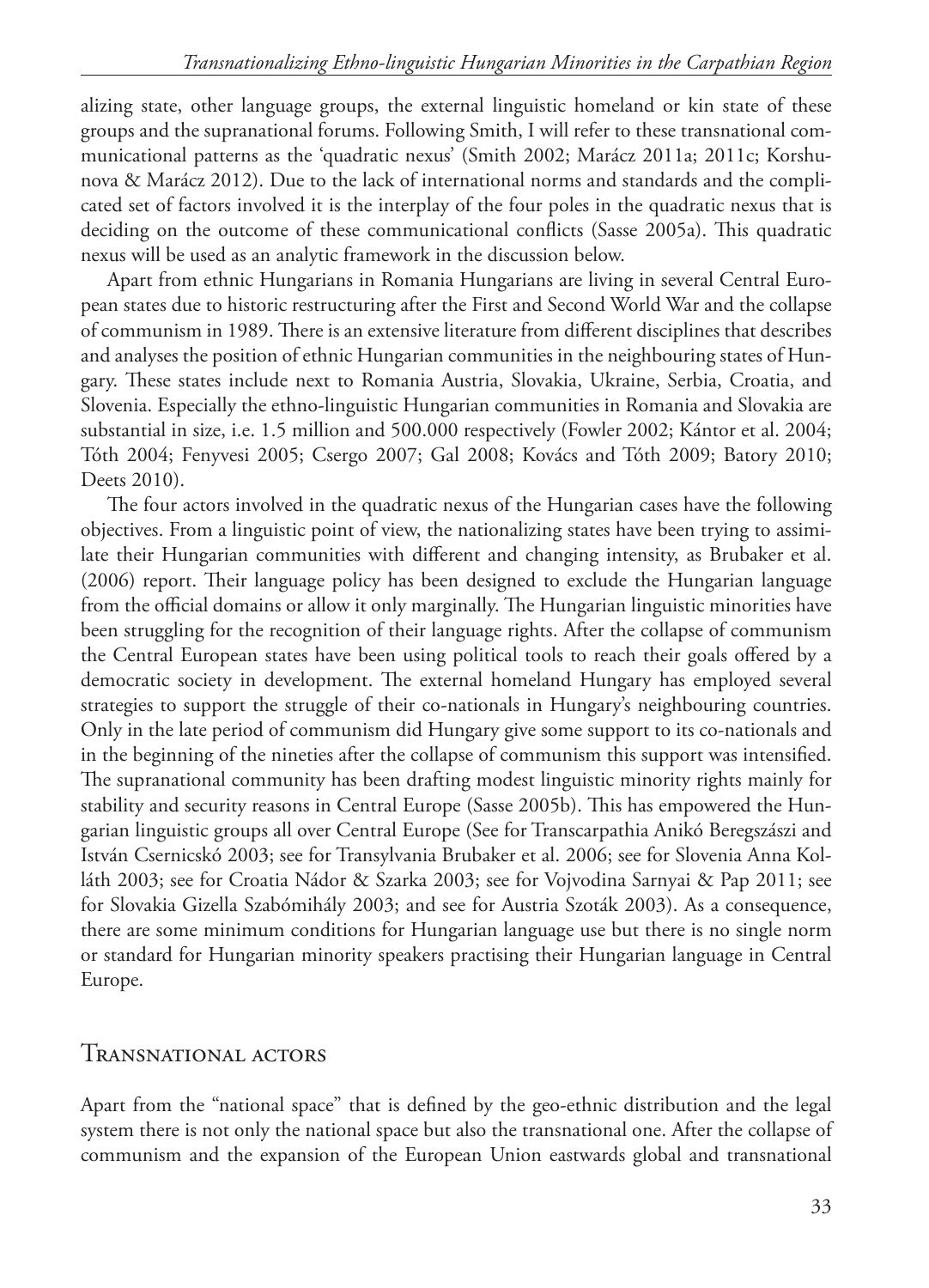structures have led to the introduction of European human rights norms and standards in the field of minority rights and minority language rights. Even more robust policies in support of indigenous minority rights and languages have been adopted by the Council of Europe of which all the Member States of the European Union must be members. Although the Council of Europe has no sanctioning mechanism, if these resolutions are not met (Marácz 2011b), it has formulated clear legal treaties to protect national minorities and their languages, including the Framework Convention for the Protection of National Minorities (FCPNM) and the European Charter for Regional or Minority Languages (ECRML) signed on February 1, 1995 and November 5, 1992 in Strasbourg respectively (Trifunovska 2001). The Framework Convention supports the positive discrimination of national minorities on the basis of human rights and general freedom rights. It recognizes the fact that minority rights are group rights and that cross-border cooperation is not only restricted to states but that also local and regional authorities can take part in this. The Language Charter has been motivated by similar considerations. Languages are seen as part of a common European cultural heritage and the protection of languages is deemed necessary to counterbalance assimilative state policy and uniformisation by modern civilization (Brubaker et al. 2006, Marácz 2011b).

Note that all the Central and Eastern European states with Hungarian linguistic minorities have ratified these charters as is shown in tables 1 and 2:

| <b>States</b> | Signature  | <b>Ratification</b> | <b>Entry into Force</b> |
|---------------|------------|---------------------|-------------------------|
| Romania       | 01/02/1995 | 11/05/1995          | 01/02/1998              |
| Serbia        | 11/05/2001 | 11/05/2001          | 01/09/2001              |
| Slovakia      | 01/02/1995 | 14/09/1995          | 01/02/1998              |
| Austria       | 01/02/1995 | 31/03/1998          | 01/07/1998              |
| Croatia       | 06/11/1996 | 11/10/1997          | 01/02/1998              |
| Slovenia      | 01/02/1995 | 25/03/1998          | 01/07/1998              |
| Ukraine       | 15/09/1995 | 26/01/1998          | 01/05/1998              |
| Hungary       | 01/02/1995 | 25/09/1995          | 01/02/1998              |

*Table 1: Framework Convention (FCPNM, CETS no. 157)*

*Table 2: Language Charter (ECRML, CETS no. 148)*

| <b>States</b> | Signature  | <b>Ratification</b> | <b>Entry into Force</b> |
|---------------|------------|---------------------|-------------------------|
| Romania       | 17/07/1995 | 24/10/2007          | 01/05/2008              |
| Serbia        | 22/03/2005 | 15/02/2006          | 01/06/2006              |
| Slovakia      | 20/02/2001 | 05/09/2001          | 01/01/2002              |
| Austria       | 05/11/1992 | 28/06/2001          | 01/10/2001              |
| Croatia       | 05/11/1997 | 05/11/1997          | 01/03/1998              |
| Slovenia      | 03/07/1997 | 04/10/2000          | 01/01/2001              |
| Ukraine       | 02/05/1996 | 19/09/2005          | 01/01/2006              |
| Hungary       | 05/11/1992 | 26/04/1995          | 01/03/1998              |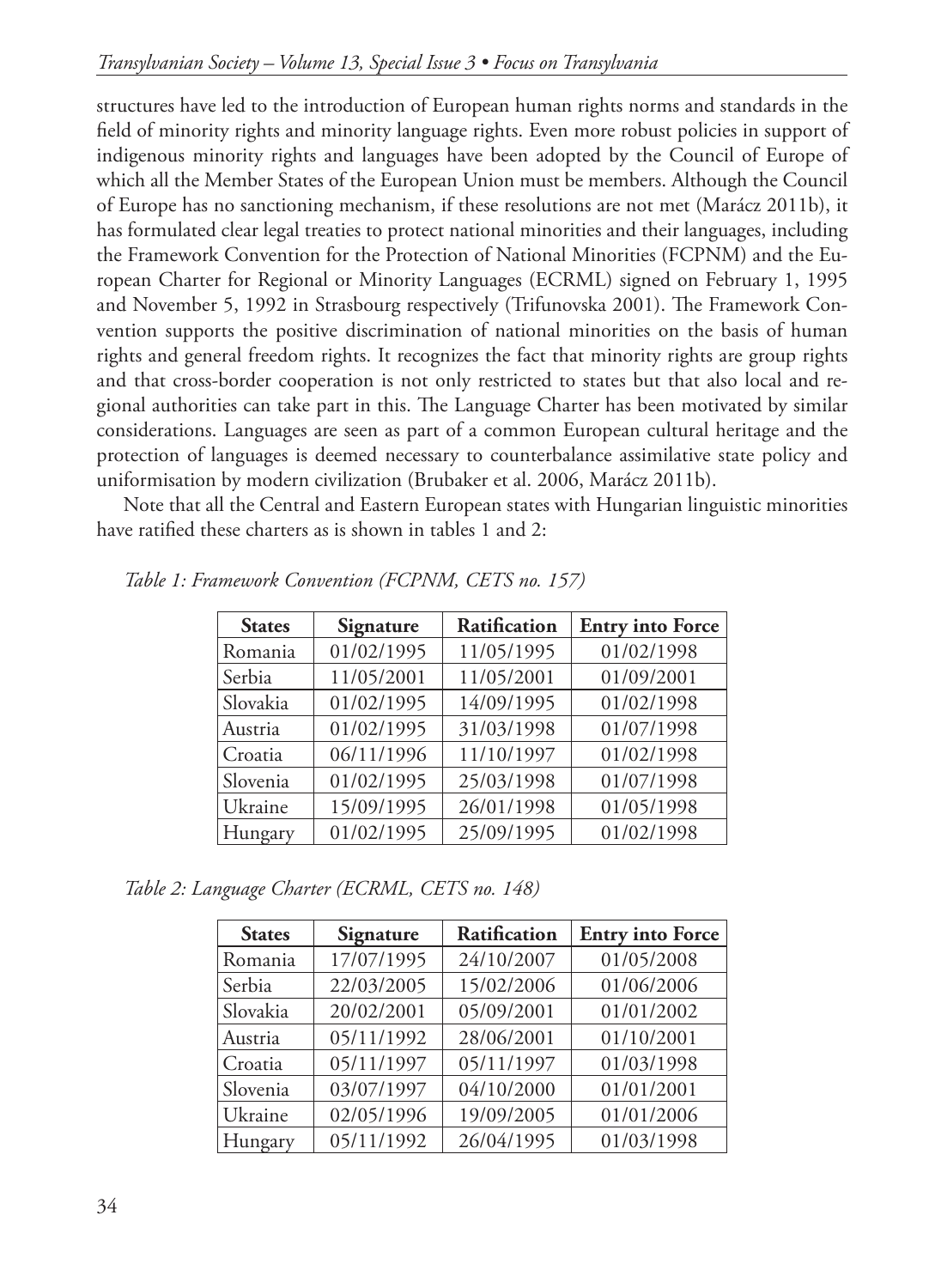Another side effect of the transnational configurations is that they have led to the softening of borders. As a result, the whole concept of 'ethno-linguistic allegiances' straddling borders is on the agenda again after being an anathema in the Cold War (Mabry 2013, Marácz 2014b). Note that the Central and Eastern European states with Hungarian ethno-linguistic minorities, including Romania, Serbia, Slovakia, Austria, Croatia, Slovenia, Ukraine and the kin state Hungary are part of the Carpathian Macro-region in which there is a free communicative interaction in the public space and the Hungarian language communities all over the Carpathian Macroregion enjoy some legal protection due to these two conventions (Janssens et al. 2013). These conventions provide protection for the speakers of Hungarian in the states where the Hungarian language is a minority language (Skovgaard 2007). Note that in the Carpathian Macroregion, although it matches for a large part with territories that belonged to the former Austrian-Hungarian Empire, Hungarian is spoken as a vernacular covering a much wider territory than Hungary or Transylvania. Hence, in the Carpathian Macroregion we have the following language constellation from the perspective of the Hungarian speakers. Hungarian is a transnational regional vernacular in a wider region: L1-speakers in Hungary, Slovenia, Austria, Slovakia, Ukraine, Romania, Serbia and Croatia (Marácz 2014b). The Hungarian language is used by Hungarian minority speakers in order to communicate with Hungarian speakers from Hungary and with the other Hungarian minority speakers in Central and East European states. The official state language is however used by Hungarian minority speakers as well – being multilingual speakers – with the authorities and L1-speakers of the Romanian and other state languages. However, L1-speakers of the state languages have a monolingual attitude (Brubaker et. al. 2006). This asymmetric relation is a source of conflict. The majority speakers have more power – their language enjoys a hegemonic position – than the minority speakers whose languages are almost excluded from the official and public domains in some countries. On the other hand there are a number of non-Hungarian L1-speakers who have developed a receptive competence of Hungarian in the Carpathian Macroregion. Hence, it is expected that the use of communication modes as lingua receptive or code-switching and mixing will be more frequent. Such forms of bi- and multilingual intercourse can be found in the urban spaces in Transylvania. As a consequence, the position of Hungarian as a regional vehicular language is becoming stronger in the Carpathian Macroregion resulting into increasing patterns of multilingualism.

## Multilingual institutions

Article 120 of the Romanian Constitution has been implemented not only in the Law on Local Public Administration of 2001 (Horváth et al. 2010: 7-9), as discussed above but also in the Romanian Educational Law (Janssens et al. 2013: 16-17). The latter gives the Romanian Hungarians the right to establish their own educational institutions. This is not only relevant for the teaching of the Hungarian language but also for the teaching of the Romanian language to non-Romanians. Hungarians complain about the fact that in the Romanian educational system the Romanian language is taught to them, as if Romanian were their L1. However, for ethnic Hungarians Romanian should be taught rather as a foreign, L2 language. Note that the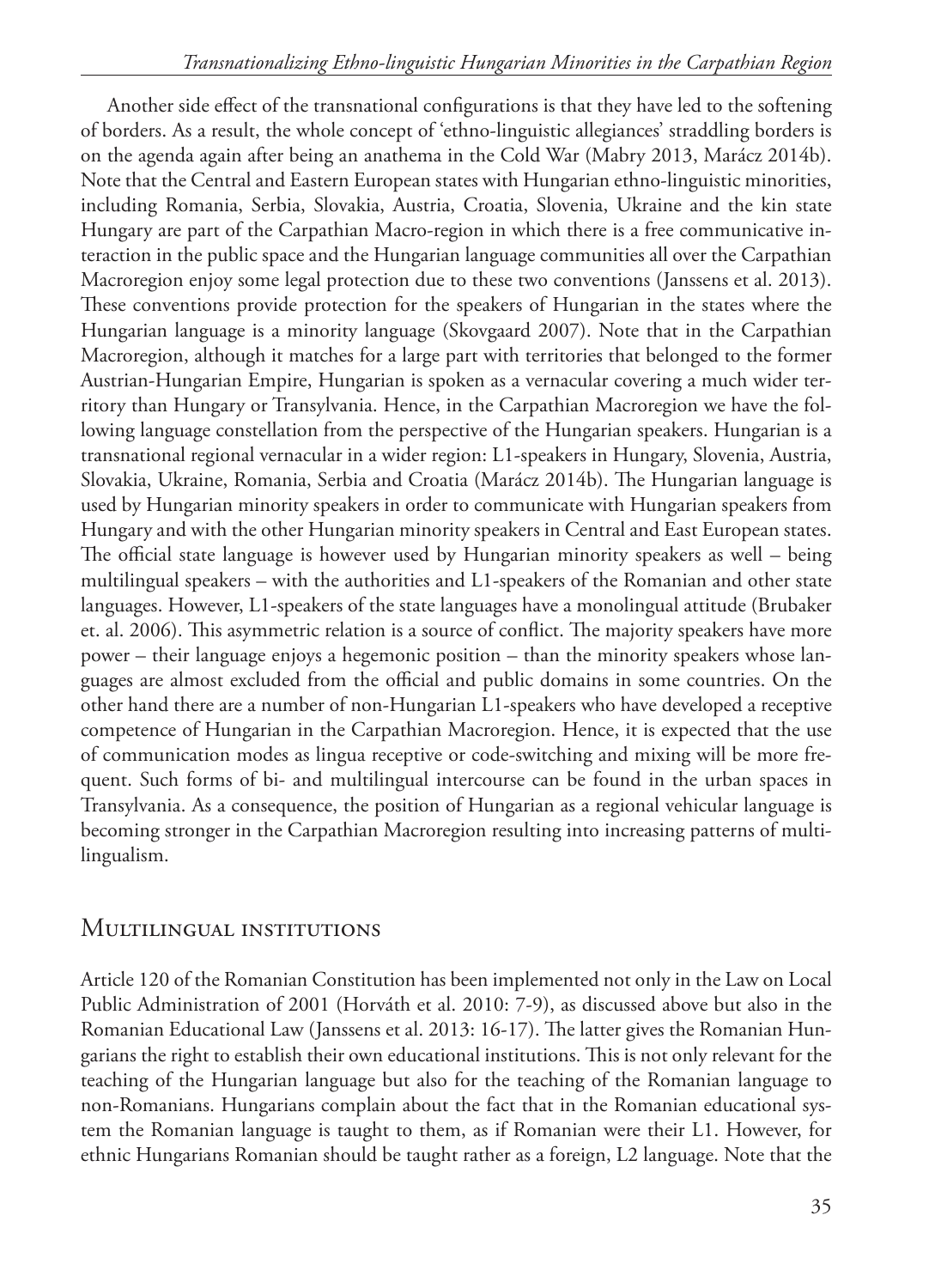Law on Local Public Administration and the Education Law are framed in terms of the Personality Principle because rights are assigned to individual citizens. As I discussed above the Territoriality Principle is not an option. The Educational Law of 1/2011 specifies when the Hungarian language can be used as the language of instruction in educational institutions. The Educational Law is flexible in a way because it does not specify the place of the educational institute but refers to the number of pupils needed to form Hungarian classes being restricted by a minimum number.

Article 135 of the Educational Law 1/2011 also specifies that three institutes for higher education where already national minorities' programmes exist in so-called multilingual, multicultural institutions have the right to establish 'mother tongue tracks' (Janssens et al. 2013: 17). The three institutions include the Babeş-Bolyai University in Cluj-Napoca (Rom. Universitatea Babeş-Bolyai, Hun. Babeş-Bolyai Tudományegyetem), the University of Arts of Târgu-Mureş (Rom. Universitatea de Arte din Târgu-Mureş, Hun. Marosvásárhelyi Művészeti Egyetem), and University of Medicine and Pharmacy of Tîrgu Mureş (Rom. Universitatea de Medicină şi Farmacie Tîrgu Mureş, Hun. Marosvásárhelyi Orvosi és Gyógyszerészeti Egyetem). All these three universities are in the Transylvania area and are traditionally attended by ethnic Hungarians. Following article 135 of Educational Law 1/2011 different language tracks have been introduced at these institutions for higher education. Apart from Romanian and Hungarian English is a language of tuition at these institutions as well. At the Babeş-Bolyai University German is a language of teaching as well in accordance with the traditional presence of the German language in Transylvania. So this university has a quadralingual profile, that is Romanian, Hungarian, English and German. Although the Educational Law allows for the introduction of different language tracks in these institutions this has not been successful in all the three 'multicultural, multilingual' universities. The reprofiling of the University of Medicine and Pharmacy of Tîrgu Mureş has been stagnating so far and the negotiations between the Romanian and Hungarian stakeholders are in progress. This process of re-profiling in terms of language tracks has been more successful at the Babeş-Bolyai University.

At the Babeş-Bolyai University there has been a priority to separate Hungarian and Romanian tracks, whenever this is possible. Making use of the legal right to establish its own Hungarian teaching track the Philosophy Department was split into two sections, a Romanian and a Hungarian one. The staff members and the students agreed that language in the case of philosophy is extremely important. Hence, the decision was taken to split the Department into two language sections, that is a Romanian and Hungarian one. However, the staff, i.e. both Romanians and Hungarians, of the Institute of Political Science decided not to split the Department into two sections but rather to increase the number of courses that are taught in the Hungarian language without setting up a complete, separate administration for it. Due to the fact that the Romanian collaborators of the Institute for Political Science have no command of the Hungarian language, English has become more and more the language of mutual communication in the Department itself. But not only some of the university state institutions have the possibility to implement a multilingual policy but also state sponsored research institutes, like the institute for the study of ethnic and minority issues, the Romanian Institute for Research on National Minorities (Rom. Institutul Pentru Studiera Problemelor Minorităţilor,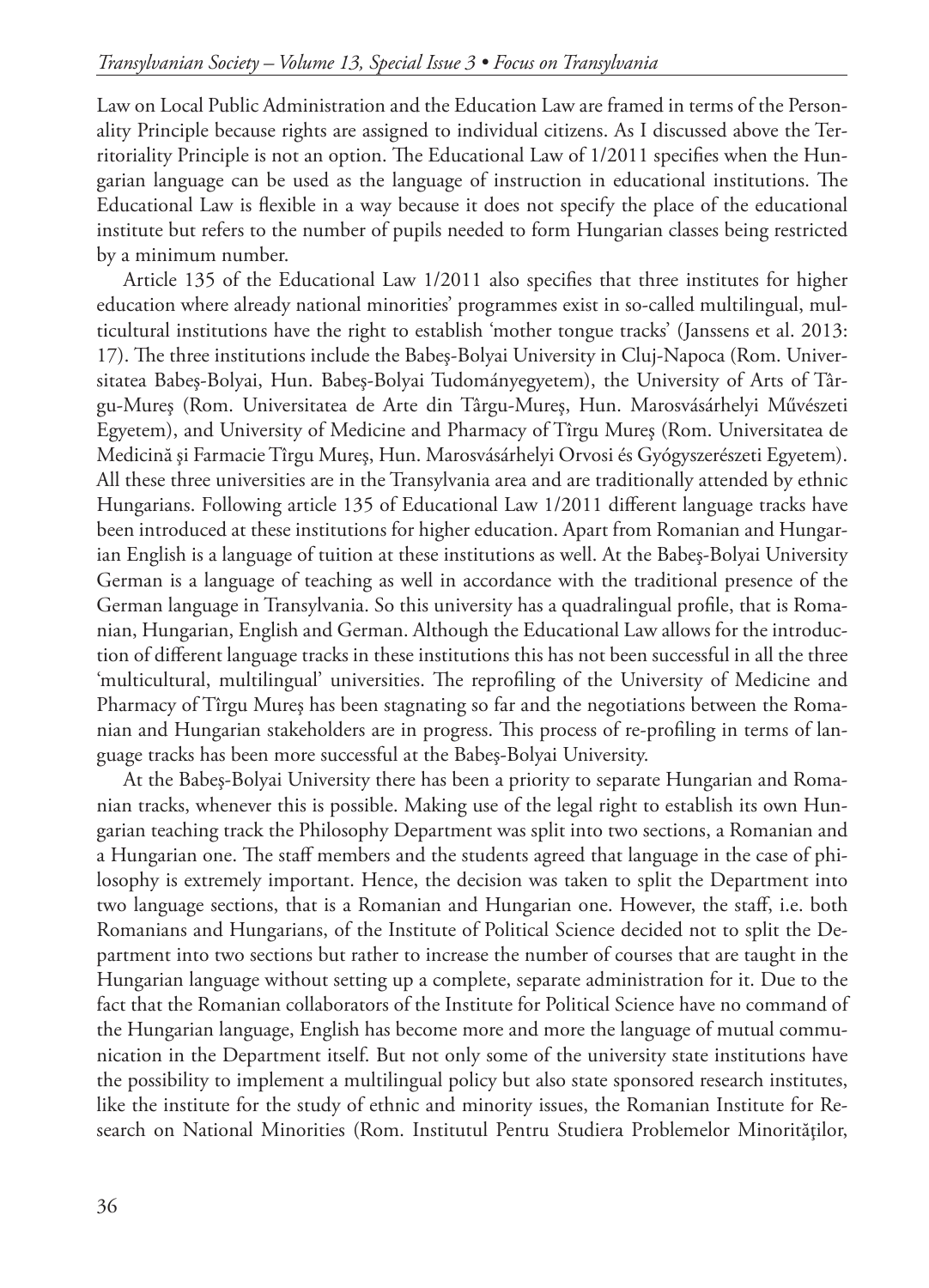Hun. Nemzeti Kisebbségkutató Intézet) employ a multilingual policy. Their website (see www. ispmn.gov.ro) and their publications are trilingual, i.e. in Romanian, Hungarian and English.

#### Civic and language activism

Implementation of language rights for ethnic Hungarians in Romania in the official and public domain has been put on the agenda by several civil rights organizations. These organizations try to raise awareness among the population for the introduction of Romanian-Hungarian multilingualism in Transylvania without crossing the boundaries of the present legal system (Kovács 2003; Kovács and Tóth 2009). A civil rights group that is working on the empowerment of the Hungarian language and the introduction of bi- and multilingualism in the framework of the Romanian legal system is the Civic Engagement Movement (Hun. Civil Elkötelezettség Mozgalom (CEMO); Rom. Mişcarea Angajament Civic). CEMO is based in the town of Tîrgu Mureş (Hun. Marosvásárhely) which is part of the historic Szeklerland. According to the 2011 census the ratio between the Romanian and Hungarian population is almost in balance, that is 51.9 percent (66.000) and 45.2 percent (57.000) of the 134.000 inhabitants in total. The Romanian and Hungarian population together make up around 95 percent of the total population of Tîrgu Mureş. Note that the percentage of the Hungarian population in this town is far over the threshold of 20 percent as fixed in the Law on Local Public Administration required to introduce the Hungarian language as an official language and to realize full Romanian-Hungarian bilingualism in this municipality. This is the legal basis for the language activism pursued by CEMO.

CEMO's website (see www.cemo.ro) is trilingual, i.e. Romanian, Hungarian and English. A Mahatma Gandhi quote on the opening page of the website indicates that CEMO is ready to use first and foremost peaceful activism within the legal Romanian framework to reach their objectives. The activism of CEMO displays a modern European outlook and their language activists are trained in the circuit of European NGOs offering training and support. CEMO has organized several civic language rights campaigns that were unprecedented in connection with the Hungarian minority in Transylvania.

CEMO regularly protested against an exclusive Romanian linguistic landscape in Târgu Mureş, although according to paragraph 4 of article 76 of the Law on Local Public Administration 215/2001 street signs and other public signs in public offices and institutions must be in the minority language as well, when the percentage of citizens belonging to a national minority are over 20 percent in an administrative-territorial domain. CEMO referring to this law protested successfully against the 'Romanian-only' website of the town's mayoral office and against Romanian monolingual signs in post offices, the mayor's office, the culture palace, wedding rooms, police stations, offices of the national bank, and the chamber of commerce in the town of Tîrgu Mureş.

CEMO also campaigned for the legitimate right to address local authorities in the minority languages of Romania. The civil rights organization started to collect data on language rights and language use in official institutions and sent out a questionnaire in Hungarian to public institutions in town. The questionnaire inquired about language choice and use in Hungarian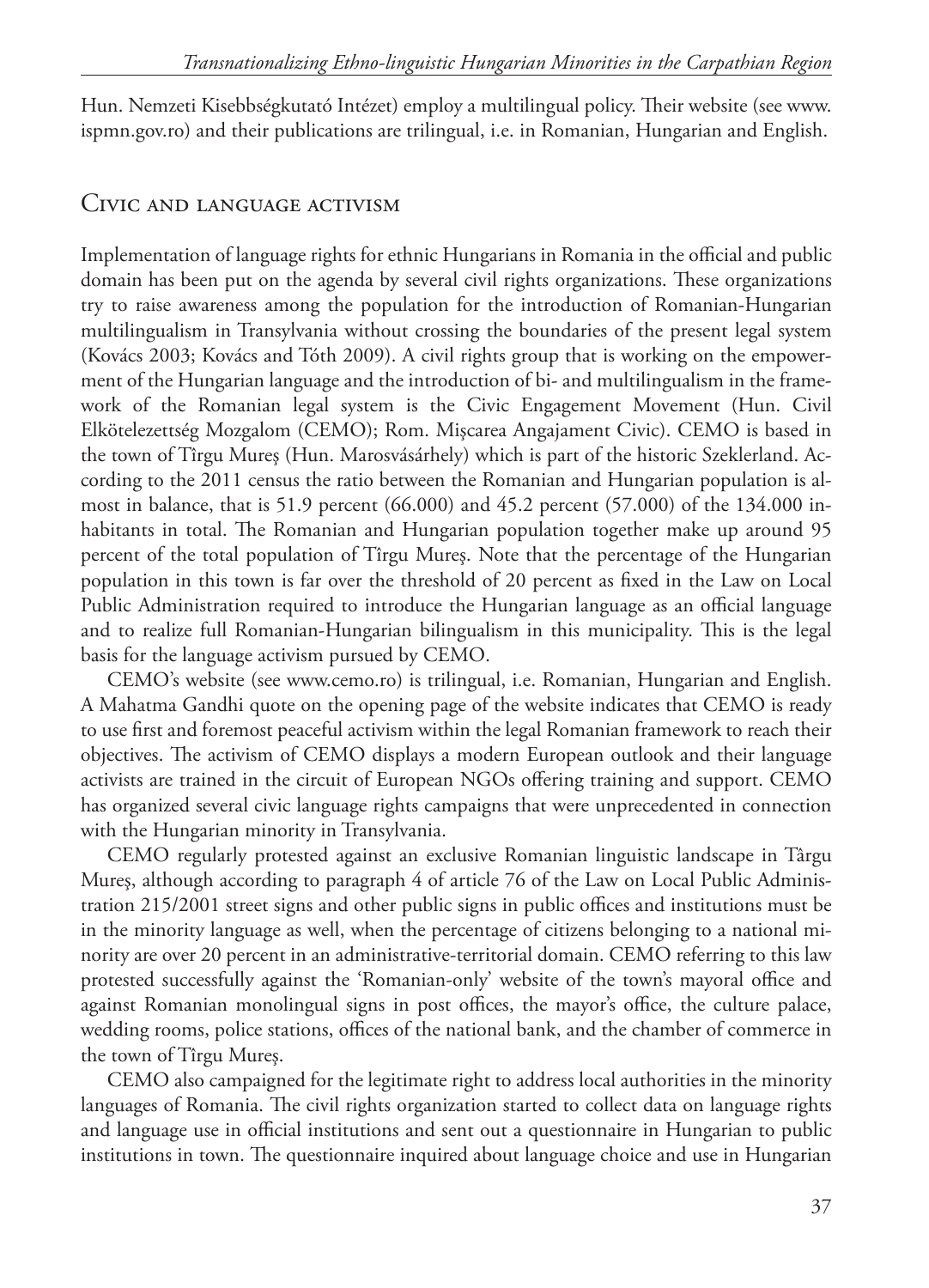in 76 of the state institutions in Tîrgu Mureş. A quarter of the institutions, i.e. 19 answered both in Hungarian and Romanian. Thirteen institutions, i.e. 17 percent answered only in Romanian. Eleven institutions, i.e. 14 percent replied to the CEMO questionnaire but noted that the questionnaire should be drafted in the state language. However, almost half of the respondents, 33, i.e. 44 percent did not answer at all. From this campaign, CEMO concluded that ethnic Romanians having no knowledge of Hungarian are overrepresented in state institutions and that ethnic Hungarians have not enough knowledge of the public administration vocabulary in Hungarian. The latter was sometimes admitted by Hungarian speaking respondents in their replies. The activities of CEMO are not only restricted to the national arena but CEMO targeted transnational organization as the Council of Europe as well setting up a boomerang in the sense of Hagan discussed above.

Above it was referred to that the Council of Europe's Charter for Regional or Minority Languages has been signed by Romania as well and that it has boosted the Hungarian language use of ethnic Hungarians (Gal 2000; Trifunovska 2001; Skovgaard 2007; and Marácz 2011). It gives the Hungarian language inside recognition within Romania and protection from outside the Romanian state (Marácz 2011a). Romania signed the Charter in July 1995, but only ratified it much later on 24 October 2007 (Law nr. 282 from 24 October 2007). This law states that the provisions of the Charter will apply to ten minority languages which are used in Romania, including Hungarian. The Charter ensures the use of regional and minority languages in various and significant areas of life, including education, public administration, the judicial system, media and in the context of social life and cultural activities. CEMO also managed to lobby the international monitors of the European Charter for Regional or Minority Languages in the sense of the boomerang model. In January 2011, the civic organization compiled a 'Shadow Report to the Initial Periodical Report on the Implementation of the European Charter for Regional or Minority Languages in Romania.' The initial Periodical Report was submitted on 26 October 2010. It was clear that CEMO tried to put pressure on the second cycle of the State Report. CEMO's lobbying was successful because the findings of their report were picked up in the evaluation report of the Committee of Experts released on 30 November 2011 taking sides against the threshold of twenty percent considering this incompatible with article 10 of the European Charter for Regional or Minority Languages Charter on the functioning of administrative authorities and public services and proposed to get rid of the threshold.

Language activism in order to empower Hungarian language use in Transylvania have been initiated by companies and shopkeepers as well. The initiative that uses the Hungarian slogan 'Igen, tessék!' "Yes, Please" can be viewed as an action not only for empowering Hungarian customers to speak Hungarian, when they are shopping in Transylvanian multilingual communities but also for shops, businesses, and so on to attract Hungarian speaking customers. The 'Igen, tessék-movement' employs two ways to indicate that in their members, like shops, businesses, hotels, and so on Hungarian is being spoken as well. Firstly, they are present in social media, there is a trilingual, i.e. Romanian, Hungarian, and English website (see www.igentessek.ro). On the website the shops, businesses and so on are listed where consumers and buyers can be served in Hungarian. So far this civil movement is active in three Transylvanian towns, i.e. Cluj-Napoca, Târgu Mureş and Sighetu Maraţiei (Hun. Máramarossziget). Secondly, apart from the slogan the main attribute of the initiative is a green sticker that can be pasted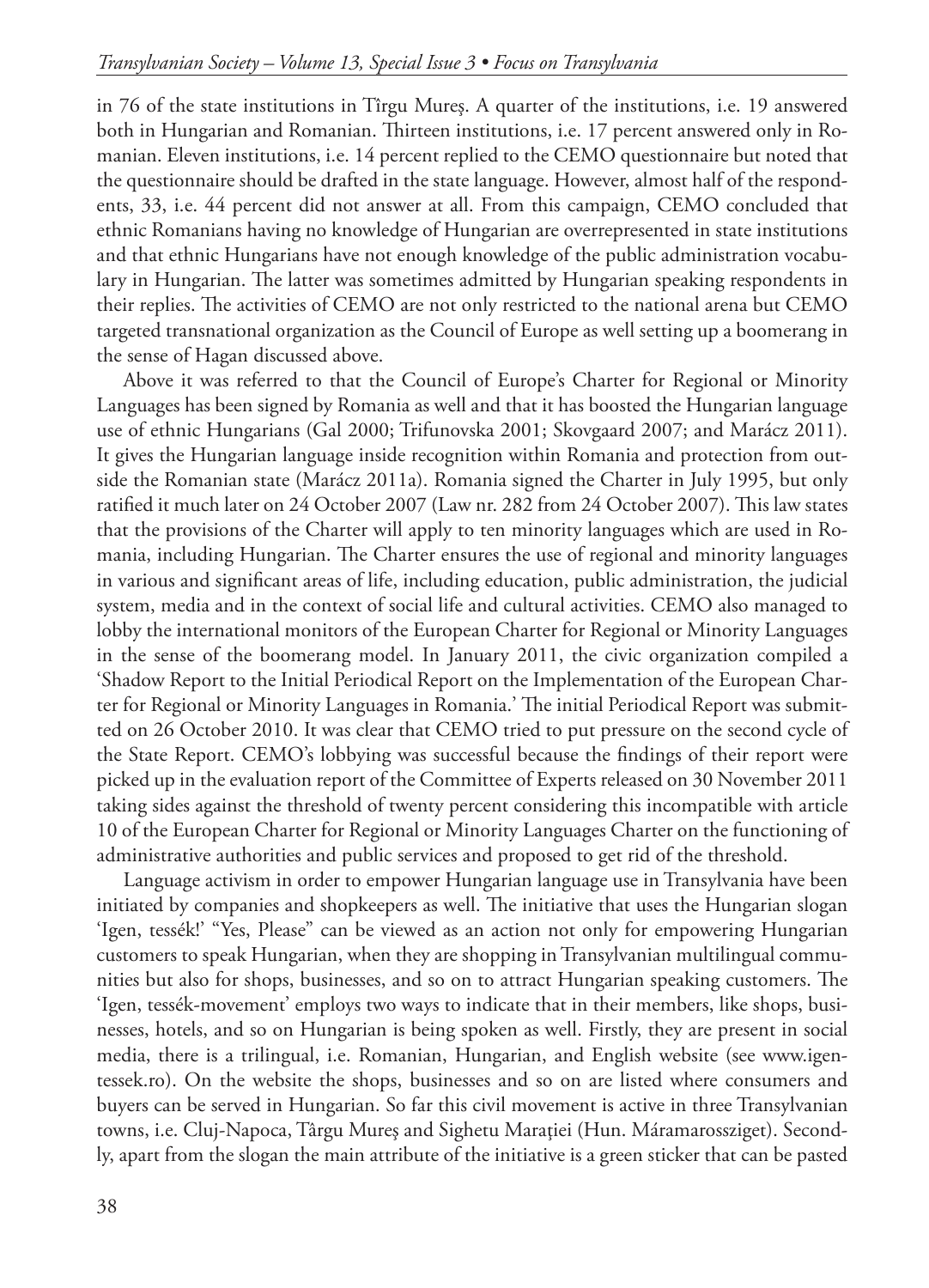on the display window or on the front door with the slogan 'Igen, tessék' "Yes, please!". It is a real bilingual sign, for the slogan's Romanian equivalent, i.e. 'da, poftiţi!' is also depicted on the sticker but under the Hungarian inscription and in smaller letters.

### PRESIDENTIAL ELECTIONS

Regularly, Romanian-Hungarian asymmetric bilingualism turned also up in all sorts of election campaigns so far. Hungarian politicians have quite often been using the Romanian language, especially in national or European election where Hungarian candidates had to debate with their Romanian counterparts. Their Romanian colleagues never spoke Hungarian in the electoral campaigns. This was also true for the language on election materials, like posters, badges, newspaper advertisements and so on. In sum, Hungarian political parties communicated their messages also in Hungarian or used bilingual Hungarian-Romanian communication, but not vice versa. Interestingly this has changed in the recent electoral campaign for the presidential elections.

The latest Romanian presidential elections took place in November 2014 over two rounds on November 2 and 16. Due to the fact that none of the candidates was able to get an absolute majority of the votes in the first round a second round was necessary. The best two candidates of the first round were able to take part in the second round. Victor Ponta representing the Social Democratic Party (PSD) took the lead in the first round with 40 percent of the votes, while the candidate of the Christian Liberal Alliance (ACL, a coalition of two parties PNL and PDL), Klaus Iohannis, a descendant of the Transylvanian Saxon-Germans got into the second round with 30 percent of the votes. The election map of Romania depicting the first round clearly shows that Ponta received the majority of his votes on the other side of the Carpathians, whereas Iohannis got the majority of his votes in Transylvania. In the first round the Szekler provinces with a Hungarian majority, Covasna and Harghita voted in majority for the Hungarian candidate Hunor Kelemen representing DAHR. Note however that in the second round Iohannis' position in Transylvania even got stronger and he also won the two Hungarian provinces of Covasna and Harghita, although after the first round the leadership of the DAHR did advice its voters not to vote for Klaus Iohannis who clearly won the elections with 54.43 percent of the votes against Victor Ponta who did not get more than 45.56 percent of the votes.

| Covasna      | Ponta   | <b>Iohannis</b> | Kelemen |
|--------------|---------|-----------------|---------|
| First round  | 13.69 % | 14.90%          | 50.41%  |
| Second round | 22.05 % | 77.95 %         |         |
| Harghita     |         |                 |         |
| First round  | 8.13 %  | 20.22 %         | 62.97 % |
| Second round | 22.22 % | 79.78 %         |         |

*Table 3: Results for the presidential election in November 2014 in the provinces of Covasna and Harghita*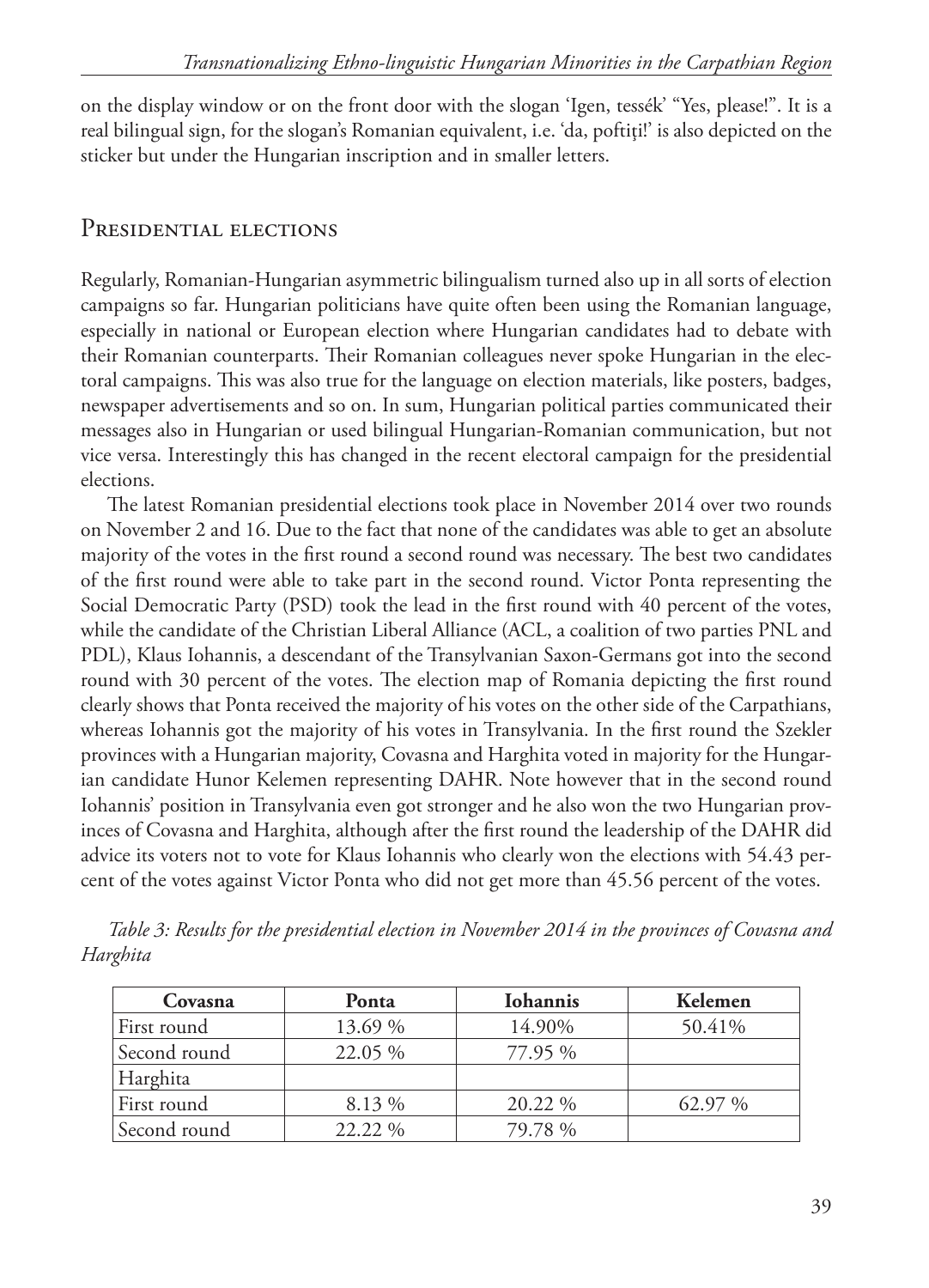Although the first round was a clear victory for Ponta, it was predicted that the second round between Ponta and Iohannis would be a neck-and-neck race. Because it was to be expected that the margins of the victory would be small, interestingly the Romanian candidates targeted the Hungarian speaking electorate for the first time in the history of the Romanian elections also in the Hungarian language. Ponta's PSD distributed a Hungarian-Romanian bilingual poster with the Romanian phrase 'Victor Ponta Preşedinte' "Victor Ponta president" and two Hungarian phrases 'Érte vagyunk' "We are for him" and 'Rá szavazunk' "We vote for him". Note that the first phrase seems to be a mirror translation from Romanian meaning "We support him" but the Hungarian equivalent is ungrammatical. Klaus Iohannis also got support in the Hungarian language between the two rounds. The prominent party member of the ACL coalition, the former foreign minister, Prime Minister and Director of the Foreign Intelligence Service Mihai Răzvan Ungureanu posted a short video clip on November 12, 2014 of one minute and four seconds on You Tube in which he explains in Hungarian why Romanian and Hungarian voters should vote for Iohannis. Ungureanu's Hungarian speech is subtitled in Romanian (see https://www.youtube.com/watch?v=RTVBb2MvQ3g, accessed at February 11, 2015).

### **CONCLUSIONS**

In this paper, I have argued that the study of Brubaker et al. (2006) should be credited for the fact that it has undertaken an in-depth study into the inter-ethnic relations between Romanians and Hungarians in Romania, more in particular in the Transylvanian town of Cluj-Napoca. Although in the book reference is made to the role of transnational configurations, structures and actors in interethnic conflicts these are neglected in the analyses. In this paper, I have demonstrated the relevance of transnational configurations, structures and actors in the interethnic relations between Romanians and ethnic Hungarians in Transylvania. This was earlier argued for in Hagan (2006) who used the boomerang metaphor in order to refer to transnational configurations, structures and actors boosting the empowerment of the Hungarian minority in Vojvodina.

At this place, I have discussed five cases in which transnational configurations, structures and actors play an eloquent role in the analysis of the interethnic relations in Transylvania. I have discussed the 'quadratic nexus' as a model of international relations in which there is also a nexus between the local minority and all sorts of inter- and supranational actors that might cause the boomerang effect in the sense of Hagan (2006). A member of the quadratic nexus are also the supranational fora, like the Council of Europe and others whose norms and standards "spill over" to countries joining them, like Romania with national and ethnic minorities. The Language Charta protecting the local minority and regional languages in national states with a different official language is a clear example of such a transnational intervention. Against the backdrop of such configurations norms and standards carry over to the establishment of multilingual and multinational institutions. This is the case in some Transylvanian higher educational institutions as well. The democratization of the level-playing field due to the "spill over" effect of democratic norms and standards by the European Union have opened up the arena for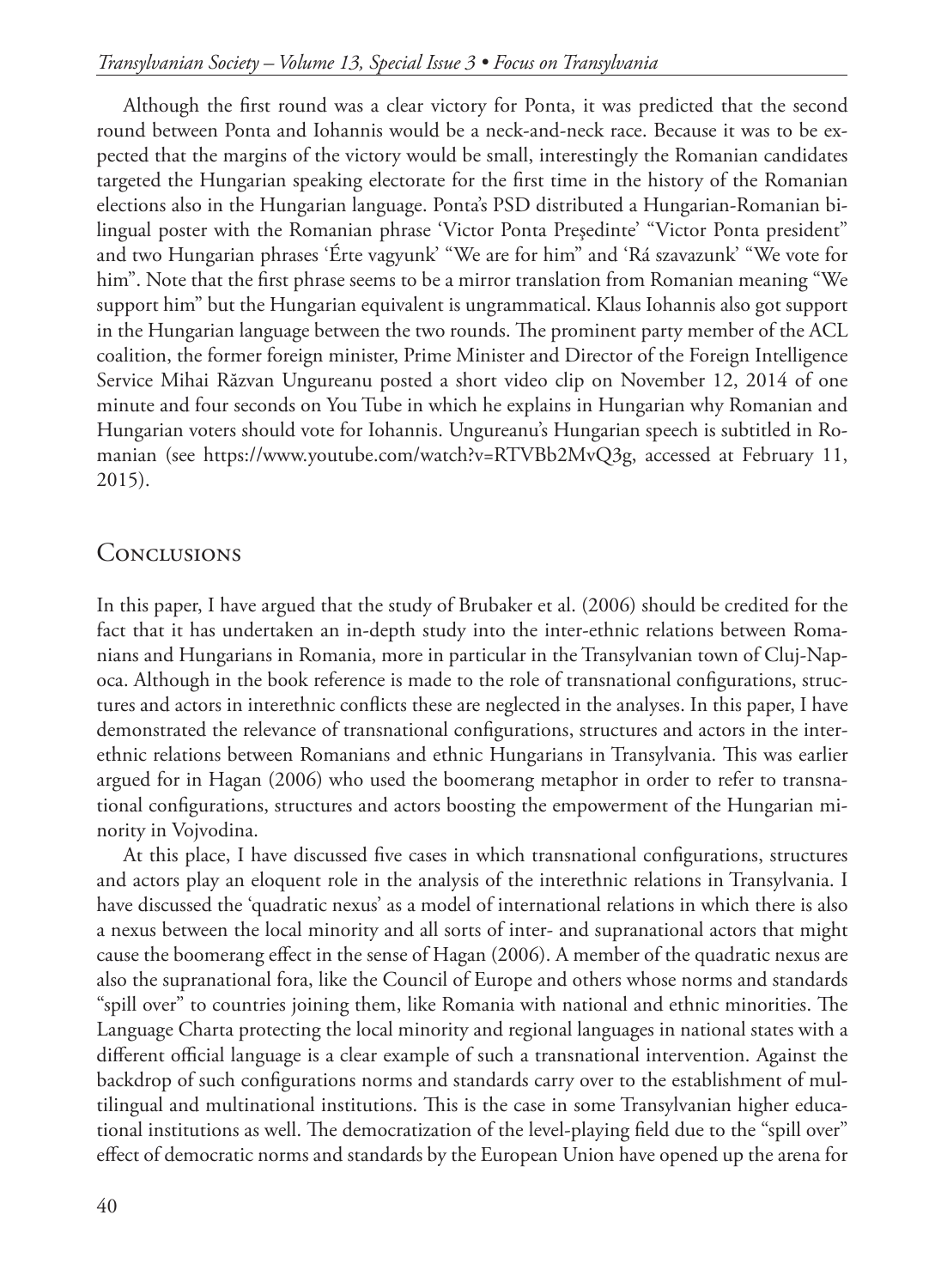civic and language activism in its member-states, like Romania. In Romania, NGOs protecting the civic and language rights of ethnic minorities, like Hungarians and Roma have received more possibilities and opportunities to express their grievances via peaceful activism within the framework of the law state than in the pre-European Union age of the country.

Finally, Romanian presidential elections have been dominated by Romanian political parties so far. This has triggered the one-sided use of the Romanian majority and official language. However, a democratic institution as presidential elections have made it possible for the Hungarian language to receive recognition. It has turned out that the votes of the ethnic Hungarians are too important to neglect for the outcome of the elections. This was the case in the 2014 presidential elections that were a neck-and-neck race between Romanian speaking candidates. As a consequence, Romanian candidates addressed ethnic Hungarian voters in their mother tongue, Hungarian. In sum, these five contexts unambiguously demonstrate that transnational configurations, structures and actors play an important role in providing insight into inter-ethnic conflicts. If this is correct the analysis of such conflicts in terms of Brubaker et al. (2006) where there is too much focus on the local conflicts and their dynamics are insufficient. This means we have to go beyond Brubaker et al. (2006).

# **REFERENCES**

- 1. Bárdi, Nándor Fedinec, Csilla Szarka, László (2011). *Minority Hungarian Communities in the Twentieth Century. East European Monographs.* Columbia University Press, New York.
- 2. Batory, Agnes (2010). Kin-state Identity in the European Context: Citizenship, Nationalism and Constitutionalism in Hungary. *Nations and Nationalism* 16. (1) 31-48.
- 3. Beregszászi, Anikó Csernicskó, István (2003). A magyar nyelv használatának lehetőségei Kárpátalján de jure és de facto. In: Nádor, Orsolya – Szarka, László (eds.): *Nyelvi jogok, kisebbségek, nyelvpolitika Kelet-Közép-Európában.* Akadémiai Kiadó, Budapest, 110-123.
- 4. Bourdieu, Pierre (1991). *Language & Symbolic Power*. Harvard University Press, Stockholm.
- 5. Brubaker, Rogers (1996). *Nationalism Reframed. Nationhood and the National Question in the New Europe.* Cambridge University Press, Cambridge.
- 6. Brubaker, Rogers (1996). Nationalising States in the Old 'New Europe' and the New. *Ethnic and Racial Studies* 19. (2) 411-437.
- 7. Brubaker, Rogers Feischmidt, Margit Fox, Jon Grancea, Liana (2006). *Nationalist Politics and Everyday Ethnicity in a Transylvanian Town.* Princeton University Press, Princeton NJ.
- 8. Csergo, Zsuzsa (2007). *Talk of the Nation. Language and Conflict in Romania and Slovakia.* Cornell University Press, Ithaca and London.
- 9. Deets, Stephen (2010). *Networks and Composite States: Rethinking Minority Representation and Governance.* Paper prepared for the International Studies Association Convention. New Orleans, February 16, 2010.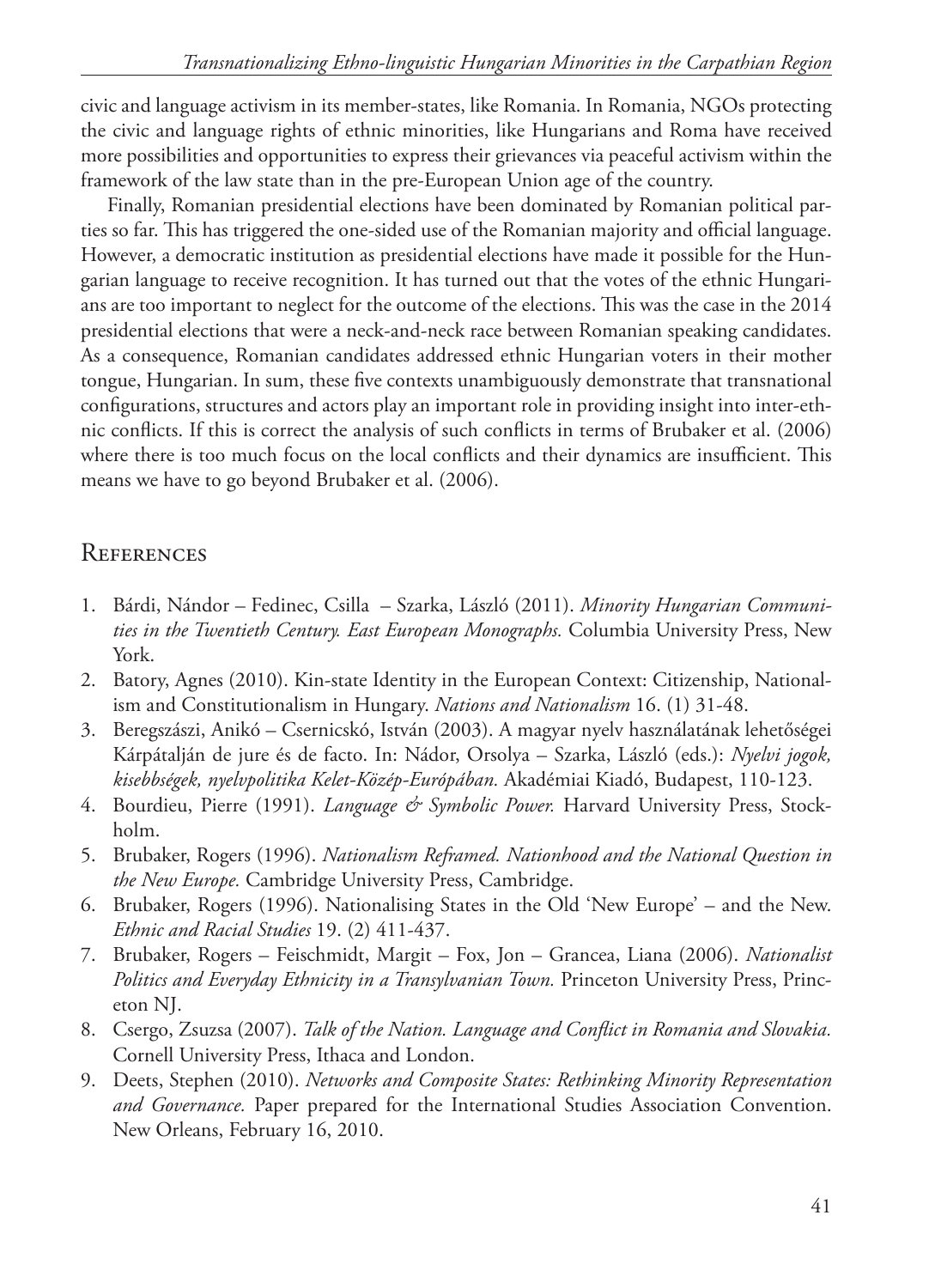- 10. Dembinska, Magdalena Marácz, László Tonk, Márton (2014). Introduction to the Special Section: Minority Politics and the Territoriality Principle in Europe. *Nationalities Papers* 42. (3) 355-375.
- 11. Edwards, John (2010). *Minority Languages and Group Identity. Cases and Categories.* John Benjamins Publishing Company, Amsterdam.
- 12. Fowler, Brigid (2002). *Fuzzing citizenship, nationalising political space: a framework for interpreting the Hungarian 'status law' as a new form of kin-state policy in Central and Eastern Europe.* Working Paper 40/2. First published in 2002 by the ESCR "One Europe or Several?", Programme, European Institute University of Sussex, Sussex.
- 13. Gal, Susan (2008). Hungarian as a Minority Language. In: Extra, Guus Durk, Gorter (eds.): *Multilingual Europe: Facts and Policies. Contributions to the Sociology of Language 96.* Mouton de Gruyter, Berlin, 207-232.
- 14. Gál, Kinga (2000). *The Council of Europe Framework Convention for the Protection of National Minorities and its Impact on Central and Eastern Europe.* European Centre for Minority Issues, Flensburg.
- 15. Grabbe, Heather (2006). *The EU's Transformative Power: Europeanization Through Conditionality in Central and Eastern Europe.* Palgrave MacMillan, Basingstoke.
- 16. Hagan, Margaret Darin (2009). The Transnational Ethnic Activism of Vojvodina Hungarians. *Nationalities Papers* 37. (5) 613-640.
- 17. Holton, Robert J. (2011). *Globalization and the Nation State.* Second Edition. Palgrave Macmillan, Basingstoke.
- 18. Horváth, István Veress, Ilka Vitos, Katalin (2010). *Közigazgatási nyelvhasználat Hargita megyében az önkormányzati és a központi kormányzat megyeszintű intézményeiben.* Working Papers in Romanian Minority Studies nr. 27. Institutul Pentru Studiera Problemelor Minoriăţilor Naţionale, Cluj-Napoca.
- 19. Janssens, Rudi Mamadouh, Virginie Marácz, László (2013). Multilingual Higher Education in European Regions. *Acta Universitatis Sapientiae, European and Regional Studies* 3. 5-23.
- 20. Kántor, Zoltán Majtényi, Balázs Ieda, Osamu Vizi, Balázs Halász, Iván (eds.) (2004). The Hungarian Status Law: Nation Building and/or Minority Protection. 21<sup>st</sup> Cen*tury COE Program.* Slavic Eurasian Studies. Slavic Research Center, Hokkaido University, Sapporo.
- 21. Kolláth, Anna (2003). A szlovéniai kisebbségek nyelvi jogai különös tekintettel a magyar kisebbségre. In: Nádor, Orsolya – Szarka, László (eds.): *Nyelvi jogok, kisebbségek, nyelvpolitika Kelet-Közép-Európában.* Akadémiai Kiadó, Budapest, 190-204.
- 22. Korshunova, Galina Marácz, László (2012). Multilingualism and Transnational Communication Strategies in Europe: From Hapsburg to the European Union. In: Marácz, László – Rosello, Mireille (eds.): *Multilingual Europe, Multilingual Europeans. European Studies 29*. Rodopi, Amsterdam-New York, 57-79.
- 23. Kovács, Mária M. (2003). Standards of Self-determination and Standards of Minorityrights in the Post-communist Era: a historical Perspective. *Nations and Nationalism* 9. (3) 433–450.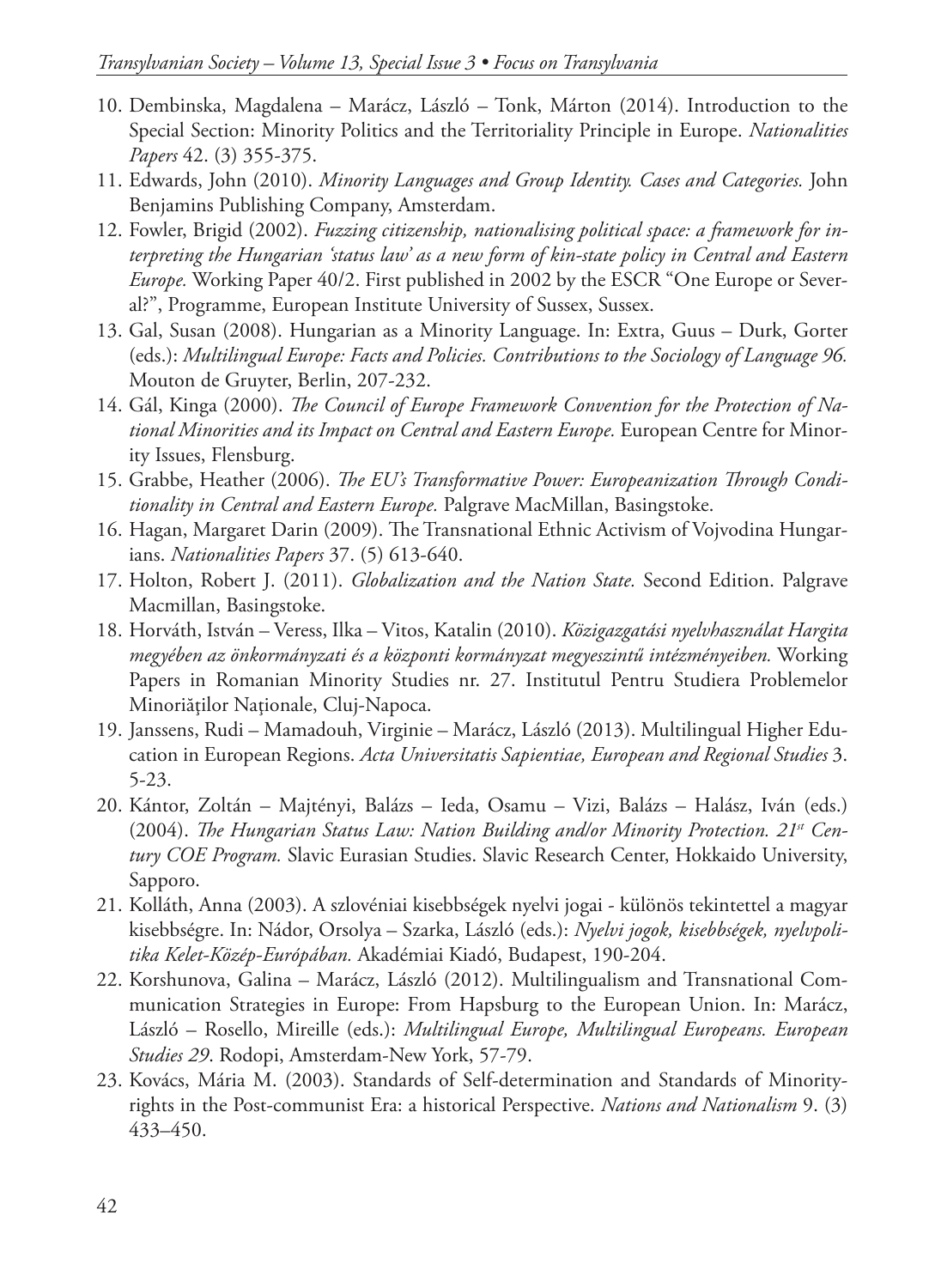- 24. Kovács, Mária M. Tóth, Judit (2009). Kin-state Responsibility and Ethnic Citizenship: the Hungarian Case. In: Baubock, Rainer – Perchnig, Bernard – Sievers, Wiebke (eds.): *Acquisition and Loss of Nationality*, expanded and revised edition, vol. 1. Amsterdam University Press, Amsterdam, 155-176.
- 25. Kymlicka, Will (1996). *Multicultural Citizenship: a Liberal Theory of Minority Rights.* Clarendon Press, Oxford.
- 26. Kymlicka, Will (2008). *The Internationalization of Minority Rights*. I•CON 6. (1) 1-32.
- 27. Kymlicka, Will, Opalski, Magda (eds.) (2001). *Can Liberal Pluralism Be Exported? Western Political Theory and Ethnic Relations in Eastern Europe.* Oxford University Press, Oxford.
- 28. Mabry, Tristan James Mcgarry, John Moore, Margaret O'leary, Brendan (eds.) (2013). *Divided Nations and European Integration.* University of Pennsylvania Press, Philadelphia.
- 29. Marácz, László (2011a). Language Policies in Central and East European States with Hungarian Minorities: Implications for Linguistic Rights Protection of National Minorities in the EU. In: Horváth, István – Tonk, Márton (eds.): *Minority Politics within the Europe of Regions.* Scientia Publishing House, Cluj-Napoca, 155-184.
- 30. Marácz, László (2011b). European Tools of Conflict Management in Central and Eastern European States with Hungarian Minorities. *It Beaken: meidielingen fan de Fryske Akademy* vol 73. 129-146.
- 31. Marácz, László (2011c). Towards a European System Guaranteeing Linguistic Minority Rights Protection: including the Hungarian Cases. In: Ibrahimi, Mustafa (ed.): *Concepts and Consequences of Multilingualism in Europe* 2. South East University Press, Tetovo, 24- 49.
- 32. Marácz, László (2014a). The Politics of Multilingual Communication: Case Studies and Research Agendas. In: Craze, Sarah – Lempp, Frieder (eds.): *Communicating Conflict: A Multi-disciplinary Perspective.* Inter-Disciplinary Press, Oxford, 45-61.
- 33. Marácz, László (2014b). Territoriality versus Non-Territoriality, Language Rights and the Hungarians of Romania. *Acta Universitatis Sapientiae, European and Regional Studies* 5. 5-24.
- 34. Marácz, László (2014c). Resiliencing Hungarian Minority Languages in the new Europe. In: Koll-Stolbe, Amei – Knospe, Sebastian (eds.): *Language Contact Around the Globe: Proceedings of the LCTG3 Conference Vol. 5. Sprachkoennen und Sprachbewusstsein in Europa.* Peter Lang, Frankfurt am Main, 319-341.
- 35. Mcrae, Kenneth D. (1975). The Principle of Territoriality and the Principle of Personality in Multilingual States. *International Journal of the Sociology of Language* 4. 33-54.
- 36. Nádor, Orsolya Szarka, László (eds.) (2003). *Nyelvi jogok, kisebbségek, nyelvpolitika Kelet-Közép-Európában.* Akadémiai Kiadó, Budapest.
- 37. Nelde, Peter (1983). Language Contact and Language Shift in Brussels. *Folia Linguistica Historica* IV. (1) 101-17. 1987 Language Contact means Language Conflict. *Journal of Multilingual and Multicultural Development* 8. (1-2) 33-42.
- 38. Nelde, Peter (1995). Language Contact. *Annual Review of Applied Linguistics* 15. 81-90.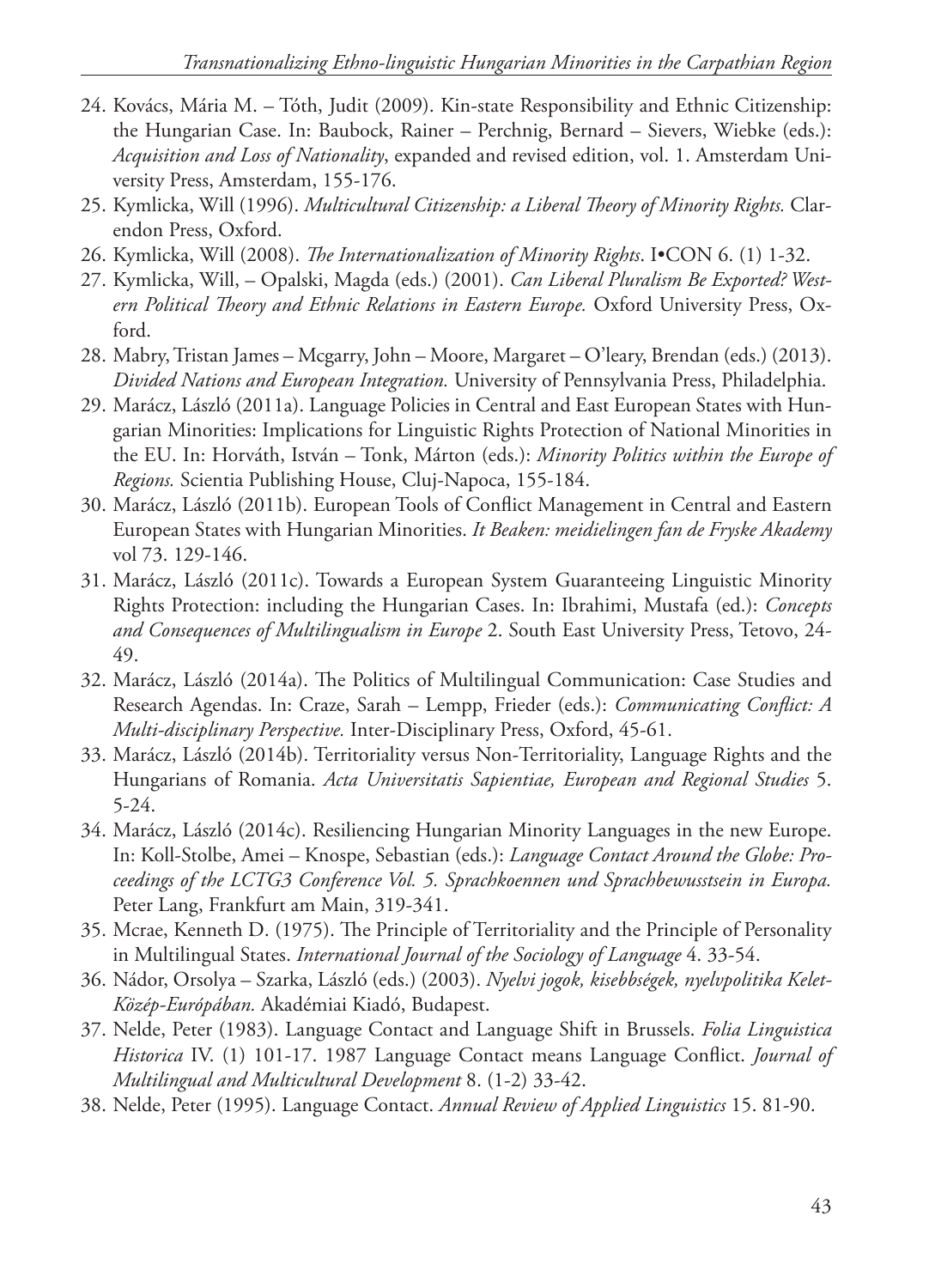- 39. Sarnyai, Csaba Máté Pap, Tibor (2011). Personal Autonomy and/or National Councils in Vojvodina. In: Horváth, István – Tonk, Márton (eds.): *Minority Politics within the Europe of Regions.* Scientia Publishing House, Cluj-Napoca, 251-276.
- 40. Sasse, Gwendolyn (2005a). *EU Conditionality and Minority Rights: Translating the Copenhagen Criterion into Policy.* EUI Working Paper RSCAS No. 16.
- 41. Sasse, Gwendolyn (2005b). Securization of Securing Rights? Exploring the Conceptual Foundations of Policies towards Minorities and Migrants in Europe. *Journal of Common Market Studies* 43. (4) 673-93.
- 42. Sasse, Gwendolyn (2008). The Politics of EU Conditionality: the Norm of Minority Protection during and beyond EU Accession. *Journal of European Public Policy* 15. (6) 842- 860.
- 43. Schimmelfennig, Frank Sedelmeier, Ulrich (eds.) (2005). *The Europeanization of Central and Eastern Europe.* Cornell University Press, Ithaca.
- 44. Skovgaard, Jakob (2007). *Towards a European Norm? The Framing of the Hungarian Minorities in Romania and Slovakia by the Council of Europe, the EU and the OCSE.* EUI Working Papers SPS No. 2007/07. European University Institute, Badia Fiesolana.
- 45. Smith, David J. (2002). Framing the National Question in Central and Eastern Europe: A Quadratic Nexus*? Global Review of Ethnopolitics* 2. (1) 3-16.
- 46. Szabómihály, Gizella (2003). A szlovákiai kisebbségek nyelvi jogai és a kisebbségi nyelvhasználat színterei, különös tekintettel a magyar közösségre. In: Nádor, Orsolya – Szarka, László (eds.): *Nyelvi jogok, kisebbségek, nyelvpolitika Kelet-Közép-Európában.* Akadémiai Kiadó, Budapest, 95-110.
- 47. Szoták, Szilvia (2003). Az ausztriai kisebbségek nyelvi jogai különös tekintettel a magyar kisebbségekre. In: Nádor, Orsolya – Szarka, László (eds.): *Nyelvi jogok, kisebbségek, nyelvpolitika Kelet-Közép-Európában.* Akadémiai Kiadó, Budapest, 204-219.
- 48. Tóth, Ágnes (ed.) (2005). *National and Ethnic Minorities in Hungary, 1920-2001. East European Monographs, No. DCXCVIII.* Columbia University Press, New York.
- 49. Tóth, Judit (2004). Kin Minority, Kin-state and Neighbourhood Policy in the Enlarged Europe. *Central European Political Science Review* 17. 14-25.
- 50. Trifunovska, Snezana (2001). Protection of Linguistic Rights within the Council of Europe. In: Trifunovska, Snezana. *Minority Rights in Europe: European Minorities and Languages.* T.M.C. Asser Press, The Hague, 145-158.
- 51. Vertovec, Steven (2010). *Transnationalism.* Routledge, New York.
- 52. Vizi, Balázs (2002). Minority Groups and Autonomy from an International Political Perspective. In: GÁL, Kinga (ed.): *Minority Governance in Europe.* LGI/ECMI, Budapest, 39-54.
- 53. Vizi, Balázs (2012). Minority Languages and Multilingualism in Europe and in the European Union. In: Marácz, László – Rosello, Mireille (eds.): *Multilingual Europe, Multilingual Europeans, European Studies 29.* Rodopi, Amsterdam-New York, 135-157.